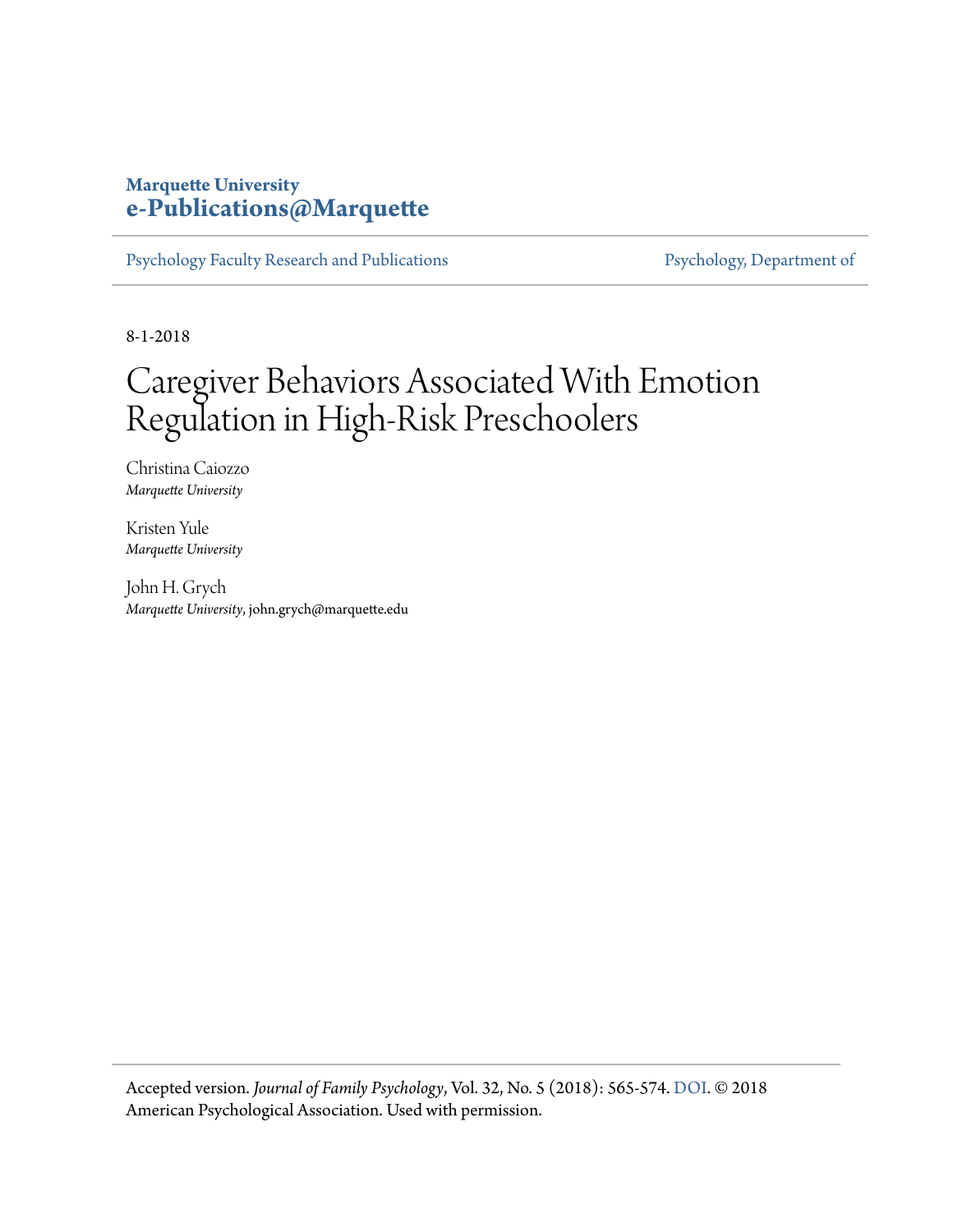**Marquette University**

## **e-Publications@Marquette**

## *Psychology Faculty Research and Publications/College of Arts and Science*

*This paper is NOT THE PUBLISHED VERSION;* **but the author's final, peer-reviewed manuscript.** The published version may be accessed by following the link in th citation below.

*Journal of Family Psychology*, Vol. 32, No. 5 (2018): 565-574[. DOI.](http://dx.doi.org/10.1037/fam0000425) This article is © American Psychological Association and permission has been granted for this version to appear i[n e-](http://epublications.marquette.edu/)[Publications@Marquette.](http://epublications.marquette.edu/) American Psychological Association does not grant permission for this article to be further copied/distributed or hosted elsewhere without the express permission from American Psychological Association.

# Caregiver Behaviors Associated With Emotion Regulation in High-Risk Preschoolers

Christina N. Caiozzo *Department of Psychology, Marquette University*; Kristen Yule *Department of Psychology, Marquette University* John Grych *Department of Psychology, Marquette University*

## Abstract

Children who witness violence are at risk for developing a range of developmental problems, including deficits in understanding and regulating. The ability to adaptively manage emotions is associated with children's mental health and their social and academic competence; however, little is known about how parents of at-risk youth can foster the healthy development of emotion regulation. The current study aimed to identify specific parenting practices associated with adaptive emotion regulation in at-risk preschoolers. Multimethod, multi-informant data were collected from 124 caregiver-child dyads from Head Start programs. Results indicated that interparental aggression was negatively associated with caregivers' and children's emotion regulation, but there were specific caregiver behaviors that moderated the association between interparental aggression and children's emotion regulation. Specifically, care- givers' sensitivity to children's emotions during play, listening effectively to children's expression of sadness, and their own capacity for emotion regulation buffered the association between exposure to interparental aggression and children's emotion regulation.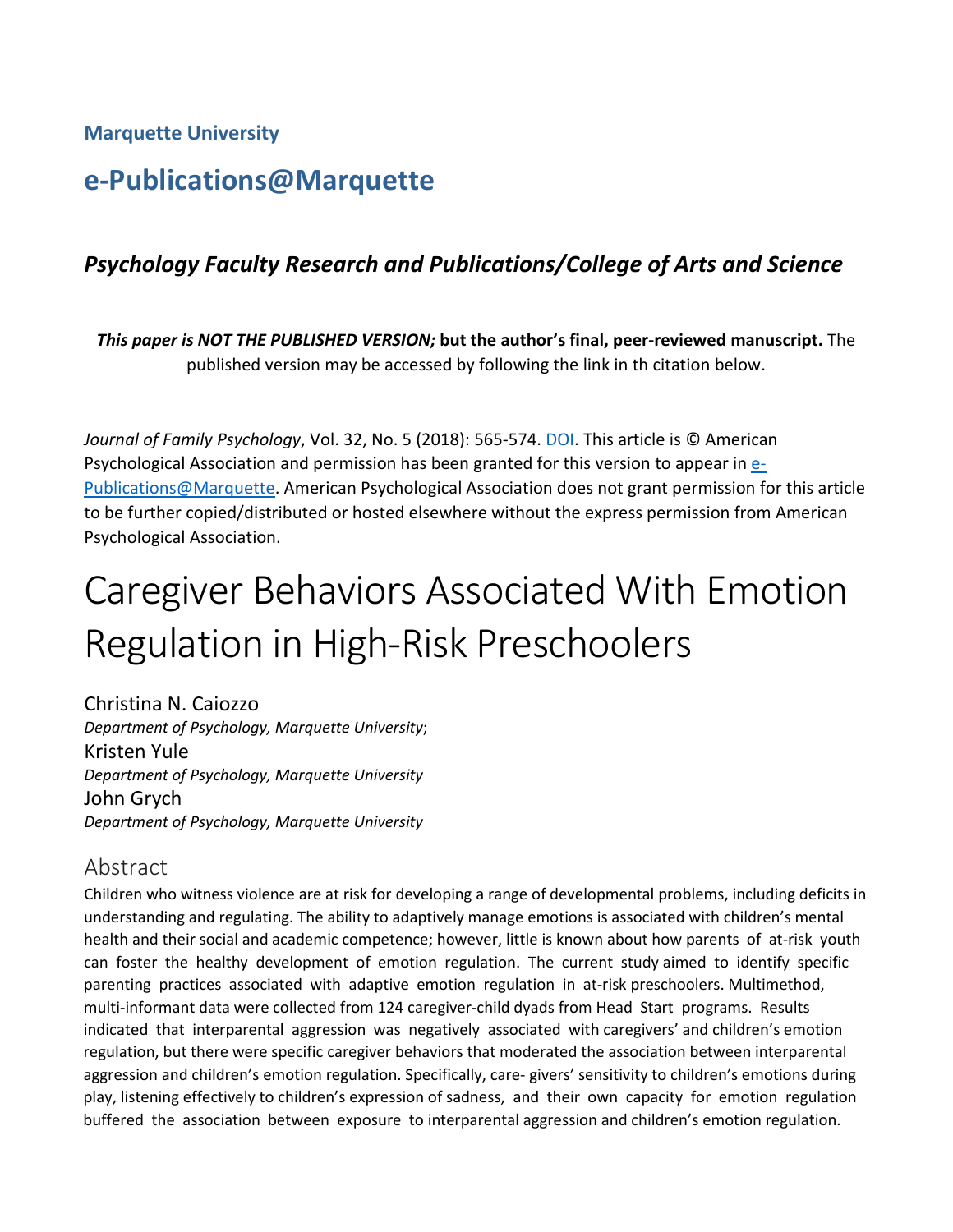These findings provide practical insight into how parents can promote resilience in children exposed to violence by fostering healthy emotional regulation.

#### Keywords*:* emotion regulation, resilience, violence, emotion socialization, preschool

Children who grow up with violence in their homes are at risk for a range of adverse developmental consequences that include psychopathology, peer rejection, and academic difficulties (for a review see [Wolfe,](https://0-web-b-ebscohost-com.libus.csd.mu.edu/ehost/detail/detail?vid=2&sid=a29294ee-f00b-43a6-801d-a7c51c710a13%40pdc-v-sessmgr04&bdata=JnNpdGU9ZWhvc3QtbGl2ZQ%3d%3d#c54) Crooks, Lee, [McIntyre-Smith,](https://0-web-b-ebscohost-com.libus.csd.mu.edu/ehost/detail/detail?vid=2&sid=a29294ee-f00b-43a6-801d-a7c51c710a13%40pdc-v-sessmgr04&bdata=JnNpdGU9ZWhvc3QtbGl2ZQ%3d%3d#c54) & Jaffe, 2003). Despite this increased risk, some children exposed to violence exhibit healthy and adaptive functioning (Haskett, Nears, Sabourin Ward, & [McPherson,](https://0-web-b-ebscohost-com.libus.csd.mu.edu/ehost/detail/detail?vid=2&sid=a29294ee-f00b-43a6-801d-a7c51c710a13%40pdc-v-sessmgr04&bdata=JnNpdGU9ZWhvc3QtbGl2ZQ%3d%3d#c26) 2006). Understanding the factors that promote resilience in this population has important implications for prevention and intervention; however, most research on family violence has taken a deficit approach that offers little guidance for how parents can foster healthy development in their children. One potentially important mechanism is emotion regulation, which refers to the way that emotions are monitored, expressed, and modified in an effort to achieve a desired goal ([Thompson,](https://0-web-b-ebscohost-com.libus.csd.mu.edu/ehost/detail/detail?vid=2&sid=a29294ee-f00b-43a6-801d-a7c51c710a13%40pdc-v-sessmgr04&bdata=JnNpdGU9ZWhvc3QtbGl2ZQ%3d%3d#c53) 1994). Adaptive emotion regulation is central to social and emotional adjustment (e.g., [Denham](https://0-web-b-ebscohost-com.libus.csd.mu.edu/ehost/detail/detail?vid=2&sid=a29294ee-f00b-43a6-801d-a7c51c710a13%40pdc-v-sessmgr04&bdata=JnNpdGU9ZWhvc3QtbGl2ZQ%3d%3d#c16) et al., 2003) but can be undermined by exposure to violence (Katz, [Hessler,](https://0-web-b-ebscohost-com.libus.csd.mu.edu/ehost/detail/detail?vid=2&sid=a29294ee-f00b-43a6-801d-a7c51c710a13%40pdc-v-sessmgr04&bdata=JnNpdGU9ZWhvc3QtbGl2ZQ%3d%3d#c30) & Annest, [2007](https://0-web-b-ebscohost-com.libus.csd.mu.edu/ehost/detail/detail?vid=2&sid=a29294ee-f00b-43a6-801d-a7c51c710a13%40pdc-v-sessmgr04&bdata=JnNpdGU9ZWhvc3QtbGl2ZQ%3d%3d#c30)). Caregivers play an important role in children's emotional development and consequently may be able to protect children from the negative effects of violence by promoting adaptive emotion regulation. The current study investigated this possibility using a multimethod, multi-informant design that examined whether specific caregiver behaviors are related to emotion regulation in a high-risk sample of preschool-aged children.

## Emotion Regulation and Socialization

Starting in infancy, emotions are coregulated between children and their caregivers until children develop the capacity to regulate their emotions independently ([Kopp,](https://0-web-b-ebscohost-com.libus.csd.mu.edu/ehost/detail/detail?vid=2&sid=a29294ee-f00b-43a6-801d-a7c51c710a13%40pdc-v-sessmgr04&bdata=JnNpdGU9ZWhvc3QtbGl2ZQ%3d%3d#c34) 1989). During preschool, children continue to rely on caregiver guidance to regulate emotions but are increasingly able to incorporate what they have learned into ongoing self-regulatory efforts ([Carlson,](https://0-web-b-ebscohost-com.libus.csd.mu.edu/ehost/detail/detail?vid=2&sid=a29294ee-f00b-43a6-801d-a7c51c710a13%40pdc-v-sessmgr04&bdata=JnNpdGU9ZWhvc3QtbGl2ZQ%3d%3d#c11) 2005). Preschoolers' growing ability to manage their emotional reactions is associated with healthy adaptation in multiple domains, including better social skills and peer relationships (e.g., [Denham](https://0-web-b-ebscohost-com.libus.csd.mu.edu/ehost/detail/detail?vid=2&sid=a29294ee-f00b-43a6-801d-a7c51c710a13%40pdc-v-sessmgr04&bdata=JnNpdGU9ZWhvc3QtbGl2ZQ%3d%3d#c16) et al., 2003), academic success (e.g., [Graziano,](https://0-web-b-ebscohost-com.libus.csd.mu.edu/ehost/detail/detail?vid=2&sid=a29294ee-f00b-43a6-801d-a7c51c710a13%40pdc-v-sessmgr04&bdata=JnNpdGU9ZWhvc3QtbGl2ZQ%3d%3d#c25) Reavis, Keane, & Calkins, 2007), and lower levels of adjustment problems (e.g., Hill, [Degnan,](https://0-web-b-ebscohost-com.libus.csd.mu.edu/ehost/detail/detail?vid=2&sid=a29294ee-f00b-43a6-801d-a7c51c710a13%40pdc-v-sessmgr04&bdata=JnNpdGU9ZWhvc3QtbGl2ZQ%3d%3d#c27) Calkins, & Keane, 2006).

Recognizing the centrality of caregivers for children's emotional development ([Kopp,](https://0-web-b-ebscohost-com.libus.csd.mu.edu/ehost/detail/detail?vid=2&sid=a29294ee-f00b-43a6-801d-a7c51c710a13%40pdc-v-sessmgr04&bdata=JnNpdGU9ZWhvc3QtbGl2ZQ%3d%3d#c34) 1989), models of emotion socialization have been formulated to describe specific ways that parents influence children's developing regulatory capacities. Two of the more prominent models, the tripartite model (Morris, Silk, [Steinberg,](https://0-web-b-ebscohost-com.libus.csd.mu.edu/ehost/detail/detail?vid=2&sid=a29294ee-f00b-43a6-801d-a7c51c710a13%40pdc-v-sessmgr04&bdata=JnNpdGU9ZWhvc3QtbGl2ZQ%3d%3d#c45) Myers, & [Robinson,](https://0-web-b-ebscohost-com.libus.csd.mu.edu/ehost/detail/detail?vid=2&sid=a29294ee-f00b-43a6-801d-a7c51c710a13%40pdc-v-sessmgr04&bdata=JnNpdGU9ZWhvc3QtbGl2ZQ%3d%3d#c45) 2007) and the framework of Eisenberg, [Cumberland,](https://0-web-b-ebscohost-com.libus.csd.mu.edu/ehost/detail/detail?vid=2&sid=a29294ee-f00b-43a6-801d-a7c51c710a13%40pdc-v-sessmgr04&bdata=JnNpdGU9ZWhvc3QtbGl2ZQ%3d%3d#c18) and Spinrad (1998), propose that how caregivers react to their children's emotions, including how they discuss emotional experiences and how they manage their own emotions, plays a critical role in children's emotional development.

## Caregiver Reactions to Emotions

When children express their emotions, caregivers can react in a way that acknowledges and supports their feelings or they can act to minimize or dismiss the child's emotional experience. Listening to, labeling, and validating children's feelings fosters the development of emotional awareness, acceptance, and understanding (Dunn, [Bretherton,](https://0-web-b-ebscohost-com.libus.csd.mu.edu/ehost/detail/detail?vid=2&sid=a29294ee-f00b-43a6-801d-a7c51c710a13%40pdc-v-sessmgr04&bdata=JnNpdGU9ZWhvc3QtbGl2ZQ%3d%3d#c17) & Munn, 1987), which in turn are important for effectively regulating emotions. For example, maternal validation has been shown to mediate the relationship between maltreatment status and children's adaptive emotion regulation ([Shipman](https://0-web-b-ebscohost-com.libus.csd.mu.edu/ehost/detail/detail?vid=2&sid=a29294ee-f00b-43a6-801d-a7c51c710a13%40pdc-v-sessmgr04&bdata=JnNpdGU9ZWhvc3QtbGl2ZQ%3d%3d#c59) et al., 2007). The construct *emotion coaching* refers to caregiver awareness and willingness to talk about emotions and regulation ([Gottman,](https://0-web-b-ebscohost-com.libus.csd.mu.edu/ehost/detail/detail?vid=2&sid=a29294ee-f00b-43a6-801d-a7c51c710a13%40pdc-v-sessmgr04&bdata=JnNpdGU9ZWhvc3QtbGl2ZQ%3d%3d#c22) Katz, & Hooven, 1997). Emotion coaching has been linked to better emotional understanding and self-regulation in preschool-aged children ([Brophy-Herb,](https://0-web-b-ebscohost-com.libus.csd.mu.edu/ehost/detail/detail?vid=2&sid=a29294ee-f00b-43a6-801d-a7c51c710a13%40pdc-v-sessmgr04&bdata=JnNpdGU9ZWhvc3QtbGl2ZQ%3d%3d#c9) Stansbury, Bocknek, & Horodynski, 2012) and has been found to moderate the association between exposure to domestic violence and internalizing and externalizing symptoms (Katz & [Windecker-](https://0-web-b-ebscohost-com.libus.csd.mu.edu/ehost/detail/detail?vid=2&sid=a29294ee-f00b-43a6-801d-a7c51c710a13%40pdc-v-sessmgr04&bdata=JnNpdGU9ZWhvc3QtbGl2ZQ%3d%3d#c31)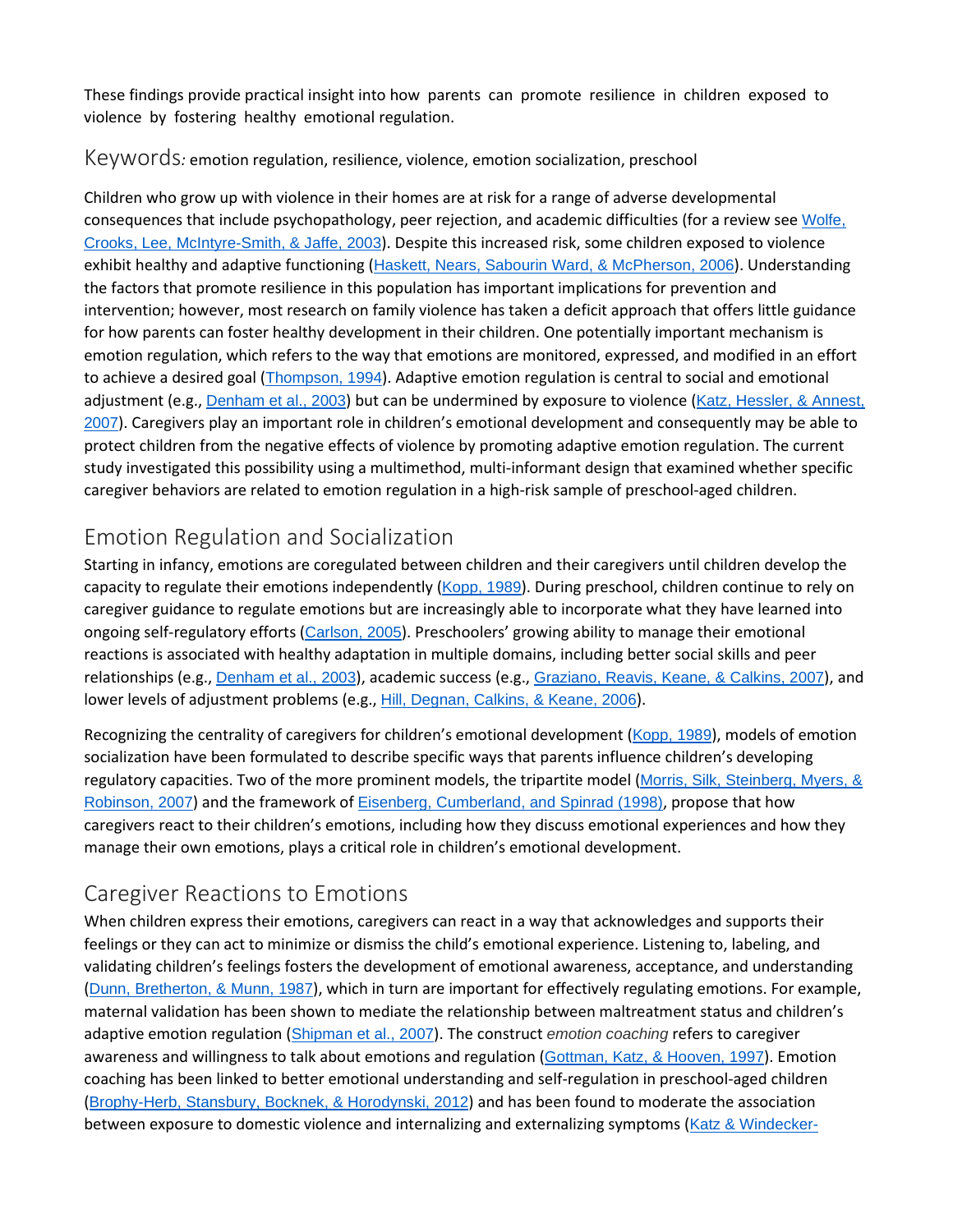[Nelson,](https://0-web-b-ebscohost-com.libus.csd.mu.edu/ehost/detail/detail?vid=2&sid=a29294ee-f00b-43a6-801d-a7c51c710a13%40pdc-v-sessmgr04&bdata=JnNpdGU9ZWhvc3QtbGl2ZQ%3d%3d#c31) 2006). *Emotional availability* (EA) is a related construct that reflects caregivers' attunement to, openness to, and acceptance of their children's feelings and needs (Biringen, Derscheid, Vliegen, Closson, & [Easterbrooks,](https://0-web-b-ebscohost-com.libus.csd.mu.edu/ehost/detail/detail?vid=2&sid=a29294ee-f00b-43a6-801d-a7c51c710a13%40pdc-v-sessmgr04&bdata=JnNpdGU9ZWhvc3QtbGl2ZQ%3d%3d#c7) [2014](https://0-web-b-ebscohost-com.libus.csd.mu.edu/ehost/detail/detail?vid=2&sid=a29294ee-f00b-43a6-801d-a7c51c710a13%40pdc-v-sessmgr04&bdata=JnNpdGU9ZWhvc3QtbGl2ZQ%3d%3d#c7)). It emphasizes caregivers' sensitivity to their children and has been shown to relate to adaptive coping ([Denham,](https://0-web-b-ebscohost-com.libus.csd.mu.edu/ehost/detail/detail?vid=2&sid=a29294ee-f00b-43a6-801d-a7c51c710a13%40pdc-v-sessmgr04&bdata=JnNpdGU9ZWhvc3QtbGl2ZQ%3d%3d#c15) 1993) and compliance (Lehman, Steier, [Guidash,](https://0-web-b-ebscohost-com.libus.csd.mu.edu/ehost/detail/detail?vid=2&sid=a29294ee-f00b-43a6-801d-a7c51c710a13%40pdc-v-sessmgr04&bdata=JnNpdGU9ZWhvc3QtbGl2ZQ%3d%3d#c36) & Wanna, 2002) in toddlers.

## Caregiver Emotion Regulation

The tripartite model of emotion socialization proposes that children also learn how to regulate emotions by observing how their parents express and regulate emotions (Bridges, [Denham,](https://0-web-b-ebscohost-com.libus.csd.mu.edu/ehost/detail/detail?vid=2&sid=a29294ee-f00b-43a6-801d-a7c51c710a13%40pdc-v-sessmgr04&bdata=JnNpdGU9ZWhvc3QtbGl2ZQ%3d%3d#c8) & Ganiban, 2004; [Morris,](https://0-web-b-ebscohost-com.libus.csd.mu.edu/ehost/detail/detail?vid=2&sid=a29294ee-f00b-43a6-801d-a7c51c710a13%40pdc-v-sessmgr04&bdata=JnNpdGU9ZWhvc3QtbGl2ZQ%3d%3d#c43) Criss, Silk, & [Houltberg,](https://0-web-b-ebscohost-com.libus.csd.mu.edu/ehost/detail/detail?vid=2&sid=a29294ee-f00b-43a6-801d-a7c51c710a13%40pdc-v-sessmgr04&bdata=JnNpdGU9ZWhvc3QtbGl2ZQ%3d%3d#c43) 2017). Modeling offers one mechanism through which caregivers' ability to manage their own emotions influences their children's emotional development, but caregivers' own regulatory capacity also supports their ability to attend to and support their children's emotions; however, empirical demonstration of this connection has been limited (Bariola, [Gullone,](https://0-web-b-ebscohost-com.libus.csd.mu.edu/ehost/detail/detail?vid=2&sid=a29294ee-f00b-43a6-801d-a7c51c710a13%40pdc-v-sessmgr04&bdata=JnNpdGU9ZWhvc3QtbGl2ZQ%3d%3d#c3) & Hughes, 2011). Recently, maternal emotion dysregulation was negatively associated with teacher reports of children's emotion regulation (Rogers, [Halberstadt,](https://0-web-b-ebscohost-com.libus.csd.mu.edu/ehost/detail/detail?vid=2&sid=a29294ee-f00b-43a6-801d-a7c51c710a13%40pdc-v-sessmgr04&bdata=JnNpdGU9ZWhvc3QtbGl2ZQ%3d%3d#c46) Castro, MacCormack, & [Garrett-Peters,](https://0-web-b-ebscohost-com.libus.csd.mu.edu/ehost/detail/detail?vid=2&sid=a29294ee-f00b-43a6-801d-a7c51c710a13%40pdc-v-sessmgr04&bdata=JnNpdGU9ZWhvc3QtbGl2ZQ%3d%3d#c46) 2016) and positively associated with children's displays of sadness and difficulty in problem solving during a task designed to elicit anger (Binion & [Zalewski,](https://0-web-b-ebscohost-com.libus.csd.mu.edu/ehost/detail/detail?vid=2&sid=a29294ee-f00b-43a6-801d-a7c51c710a13%40pdc-v-sessmgr04&bdata=JnNpdGU9ZWhvc3QtbGl2ZQ%3d%3d#c5) 2017).

## [Intimate Partner Violence Exposure and Emotion Regulation in Childhood](https://0-web-b-ebscohost-com.libus.csd.mu.edu/ehost/detail/detail?vid=2&sid=a29294ee-f00b-43a6-801d-a7c51c710a13%40pdc-v-sessmgr04&bdata=JnNpdGU9ZWhvc3QtbGl2ZQ%3d%3d#toc)

Interactions between caregivers can have a powerful impact on children, and for approximately 30% of families with children, these interactions include violence (McDonald, Jouriles, [Ramisetty-Mikler,](https://0-web-b-ebscohost-com.libus.csd.mu.edu/ehost/detail/detail?vid=2&sid=a29294ee-f00b-43a6-801d-a7c51c710a13%40pdc-v-sessmgr04&bdata=JnNpdGU9ZWhvc3QtbGl2ZQ%3d%3d#c40) Caetano, & Green, [2006](https://0-web-b-ebscohost-com.libus.csd.mu.edu/ehost/detail/detail?vid=2&sid=a29294ee-f00b-43a6-801d-a7c51c710a13%40pdc-v-sessmgr04&bdata=JnNpdGU9ZWhvc3QtbGl2ZQ%3d%3d#c40)). Conflict and aggression between caregivers can affect children in two ways. First, witnessing interparental discord is upsetting to children and can overwhelm their capacity to regulate their emotions. Children exposed to intimate partner violence can exhibit heightened emotional distress and reactivity, as well as behavioral dysregulation (Koss et al., [2011](https://0-web-b-ebscohost-com.libus.csd.mu.edu/ehost/detail/detail?vid=2&sid=a29294ee-f00b-43a6-801d-a7c51c710a13%40pdc-v-sessmgr04&bdata=JnNpdGU9ZWhvc3QtbGl2ZQ%3d%3d#c35)). For example, children's witnessing intimate partner violence is associated with difficulty regulating unpleasant emotions, difficulty soothing themselves, and the need for more external support for emotion regulation (Katz et al., [2007](https://0-web-b-ebscohost-com.libus.csd.mu.edu/ehost/detail/detail?vid=2&sid=a29294ee-f00b-43a6-801d-a7c51c710a13%40pdc-v-sessmgr04&bdata=JnNpdGU9ZWhvc3QtbGl2ZQ%3d%3d#c30)). Further, emotion regulation was found to be a prospective mediator of the relationship between intimate partner violence exposure at age 5 and children's negative peer group interactions, internalizing problems, and externalizing problems at age 11 ([Katz](https://0-web-b-ebscohost-com.libus.csd.mu.edu/ehost/detail/detail?vid=2&sid=a29294ee-f00b-43a6-801d-a7c51c710a13%40pdc-v-sessmgr04&bdata=JnNpdGU9ZWhvc3QtbGl2ZQ%3d%3d#c30) et al., [2007](https://0-web-b-ebscohost-com.libus.csd.mu.edu/ehost/detail/detail?vid=2&sid=a29294ee-f00b-43a6-801d-a7c51c710a13%40pdc-v-sessmgr04&bdata=JnNpdGU9ZWhvc3QtbGl2ZQ%3d%3d#c30)).

Research has also suggested that intimate partner violence may impair caregivers' ability to socialize children's emotions in an adaptive way (Fosco & [Grych,](https://0-web-b-ebscohost-com.libus.csd.mu.edu/ehost/detail/detail?vid=2&sid=a29294ee-f00b-43a6-801d-a7c51c710a13%40pdc-v-sessmgr04&bdata=JnNpdGU9ZWhvc3QtbGl2ZQ%3d%3d#c21) 2013). Parents who experience intimate partner violence may suffer physical and psychological consequences, including emotion dysregulation ([Carpenter](https://0-web-b-ebscohost-com.libus.csd.mu.edu/ehost/detail/detail?vid=2&sid=a29294ee-f00b-43a6-801d-a7c51c710a13%40pdc-v-sessmgr04&bdata=JnNpdGU9ZWhvc3QtbGl2ZQ%3d%3d#c12) & Stacks, 2009), depression, and posttraumatic stress disorder (Basile, Arias, Desai, & [Thompson,](https://0-web-b-ebscohost-com.libus.csd.mu.edu/ehost/detail/detail?vid=2&sid=a29294ee-f00b-43a6-801d-a7c51c710a13%40pdc-v-sessmgr04&bdata=JnNpdGU9ZWhvc3QtbGl2ZQ%3d%3d#c4) 2004). As a result, compared to parents in nonviolent homes, parents who experience intimate partner violence can demonstrate lower levels of emotional availability for their children ([Kitzmann,](https://0-web-b-ebscohost-com.libus.csd.mu.edu/ehost/detail/detail?vid=2&sid=a29294ee-f00b-43a6-801d-a7c51c710a13%40pdc-v-sessmgr04&bdata=JnNpdGU9ZWhvc3QtbGl2ZQ%3d%3d#c33) 2000) and less warmth toward their children ([McDonald,](https://0-web-b-ebscohost-com.libus.csd.mu.edu/ehost/detail/detail?vid=2&sid=a29294ee-f00b-43a6-801d-a7c51c710a13%40pdc-v-sessmgr04&bdata=JnNpdGU9ZWhvc3QtbGl2ZQ%3d%3d#c41) Jouriles, [Rosenfield,](https://0-web-b-ebscohost-com.libus.csd.mu.edu/ehost/detail/detail?vid=2&sid=a29294ee-f00b-43a6-801d-a7c51c710a13%40pdc-v-sessmgr04&bdata=JnNpdGU9ZWhvc3QtbGl2ZQ%3d%3d#c41) & Leahy, 2012), engage in less emotion coaching (Katz & [Windecker-Nelson,](https://0-web-b-ebscohost-com.libus.csd.mu.edu/ehost/detail/detail?vid=2&sid=a29294ee-f00b-43a6-801d-a7c51c710a13%40pdc-v-sessmgr04&bdata=JnNpdGU9ZWhvc3QtbGl2ZQ%3d%3d#c31) 2006), and have more difficulty bonding with their children ([Levendosky,](https://0-web-b-ebscohost-com.libus.csd.mu.edu/ehost/detail/detail?vid=2&sid=a29294ee-f00b-43a6-801d-a7c51c710a13%40pdc-v-sessmgr04&bdata=JnNpdGU9ZWhvc3QtbGl2ZQ%3d%3d#c38) Lannert, & Yalch, 2012).

However, although several studies have indicated that intimate partner violence appears to lead to deficits in parenting, other research has indicated that this relationship is less straightforward. For instance, [Sullivan,](https://0-web-b-ebscohost-com.libus.csd.mu.edu/ehost/detail/detail?vid=2&sid=a29294ee-f00b-43a6-801d-a7c51c710a13%40pdc-v-sessmgr04&bdata=JnNpdGU9ZWhvc3QtbGl2ZQ%3d%3d#c52) Juras, Bybee, [Nguyen,](https://0-web-b-ebscohost-com.libus.csd.mu.edu/ehost/detail/detail?vid=2&sid=a29294ee-f00b-43a6-801d-a7c51c710a13%40pdc-v-sessmgr04&bdata=JnNpdGU9ZWhvc3QtbGl2ZQ%3d%3d#c52) and Allen (2000) found that parental emotional availability and child adjustment remained high over time despite exposure to intimate partner violence, and [Levendosky,](https://0-web-b-ebscohost-com.libus.csd.mu.edu/ehost/detail/detail?vid=2&sid=a29294ee-f00b-43a6-801d-a7c51c710a13%40pdc-v-sessmgr04&bdata=JnNpdGU9ZWhvc3QtbGl2ZQ%3d%3d#c37) Huth-Bocks, Shapiro, and Semel [\(2003\)](https://0-web-b-ebscohost-com.libus.csd.mu.edu/ehost/detail/detail?vid=2&sid=a29294ee-f00b-43a6-801d-a7c51c710a13%40pdc-v-sessmgr04&bdata=JnNpdGU9ZWhvc3QtbGl2ZQ%3d%3d#c37) reported that intimate partner violence was actually positively related to mother−child attachment and parenting effectiveness. Levendosky and colleagues suggested that some parents may recognize the potential harmful effects of violence on their children and increase their responsiveness to their children in an effort to offset these effects. Other research has suggested that supportive caregiving moderates the association between interparental aggression and child adjustment. Skopp, [McDonald,](https://0-web-b-ebscohost-com.libus.csd.mu.edu/ehost/detail/detail?vid=2&sid=a29294ee-f00b-43a6-801d-a7c51c710a13%40pdc-v-sessmgr04&bdata=JnNpdGU9ZWhvc3QtbGl2ZQ%3d%3d#c50) Jouriles, and Rosenfield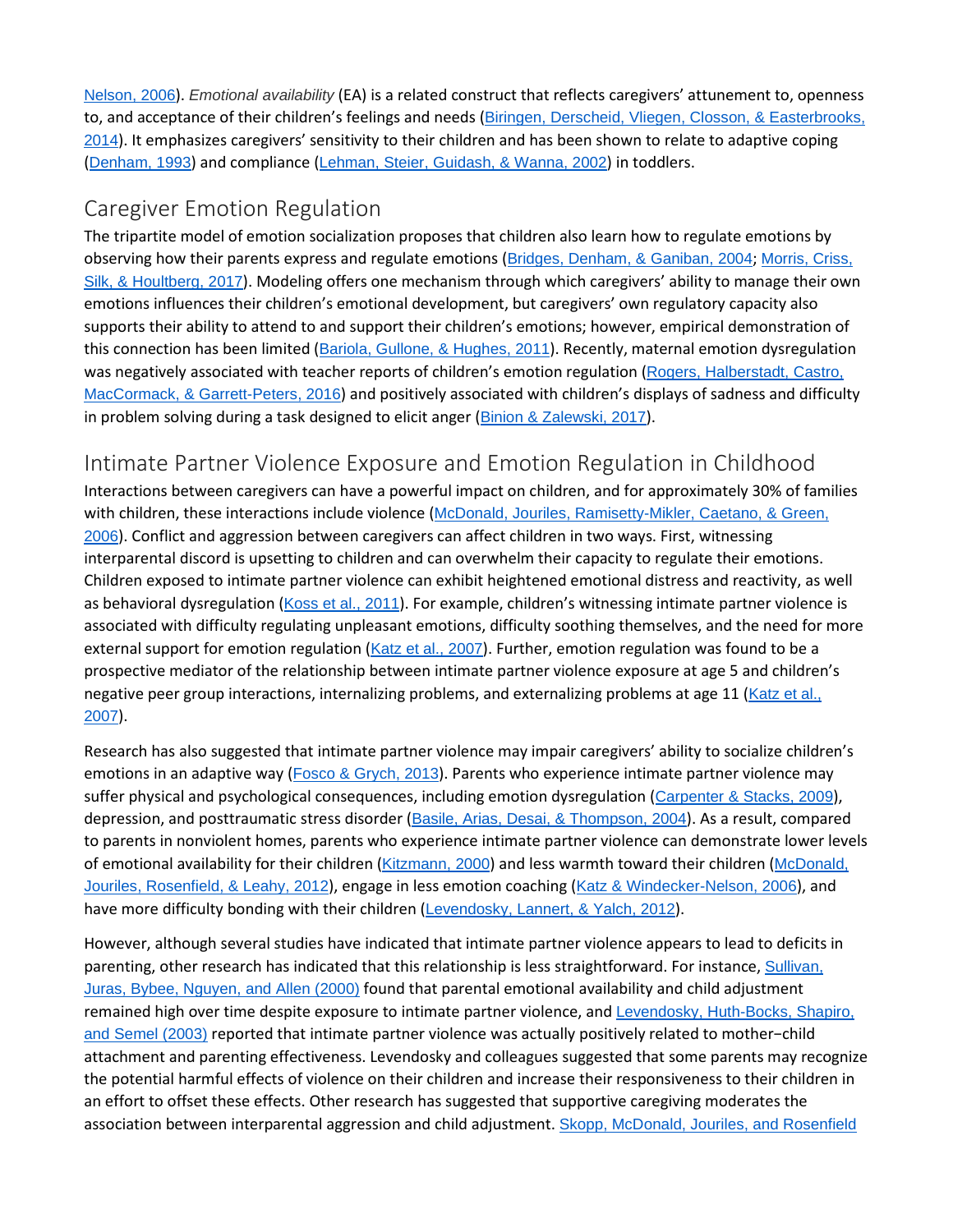[\(2007\)](https://0-web-b-ebscohost-com.libus.csd.mu.edu/ehost/detail/detail?vid=2&sid=a29294ee-f00b-43a6-801d-a7c51c710a13%40pdc-v-sessmgr04&bdata=JnNpdGU9ZWhvc3QtbGl2ZQ%3d%3d#c50) showed that parental warmth displayed a buffering effect on externalizing behaviors for children exposed to violence between caregivers, and Katz and [Gottman](https://0-web-b-ebscohost-com.libus.csd.mu.edu/ehost/detail/detail?vid=2&sid=a29294ee-f00b-43a6-801d-a7c51c710a13%40pdc-v-sessmgr04&bdata=JnNpdGU9ZWhvc3QtbGl2ZQ%3d%3d#c29) (1997) found that maternal and paternal scaffolding and praise weakened the relationship between marital conflict and children's behavior problems.

Taken together, these studies suggest that parenting can be but is not always adversely affected by interparental aggression and that supportive caregivers can help to promote resilience in children living in violent families. The current study investigated how emotion socialization behaviors relate to emotion regulation for young children in the context of interparental aggression.

## [Current Study](https://0-web-b-ebscohost-com.libus.csd.mu.edu/ehost/detail/detail?vid=2&sid=a29294ee-f00b-43a6-801d-a7c51c710a13%40pdc-v-sessmgr04&bdata=JnNpdGU9ZWhvc3QtbGl2ZQ%3d%3d#toc)

This study aimed to bridge the research on parenting in the context of violence and work on emotion socialization in normative samples to shed light on specific ways that caregivers may foster the development of emotion regulation in children exposed to intimate partner violence. Emotion regulation has been consistently identified as an important mechanism underlying adaptive social, emotional, and academic development, and conflict and aggression in the family may undermine this critical developmental process. We focused on the preschool years because they represent an important transitional period during which children become increasingly able to manage their emotions and present children with new academic and social demands that require regulatory skills for optimal success. However, little is known about how caregiver behaviors are associated with emotion regulation in high-risk preschoolers.

The current study used caregiver and teacher reports to assess emotion regulation in a sample of children from Head Start schools who were at an increased risk for exposure to acute and chronic stressors, including violence, due to socioeconomic disadvantage ([McLoyd,](https://0-web-b-ebscohost-com.libus.csd.mu.edu/ehost/detail/detail?vid=2&sid=a29294ee-f00b-43a6-801d-a7c51c710a13%40pdc-v-sessmgr04&bdata=JnNpdGU9ZWhvc3QtbGl2ZQ%3d%3d#c42) 1998). Multiple methods and multiple raters were used to reduce the potential impact of common method variance on the results (Morris, Robinson, & [Eisenberg,](https://0-web-b-ebscohost-com.libus.csd.mu.edu/ehost/detail/detail?vid=2&sid=a29294ee-f00b-43a6-801d-a7c51c710a13%40pdc-v-sessmgr04&bdata=JnNpdGU9ZWhvc3QtbGl2ZQ%3d%3d#c44) 2006). Caregiver emotion socialization behavior was assessed with caregiver reports of their emotion regulation and two observational tasks—a conversation between caregivers and their child about the child's mad and sad emotions and a play interaction—and caregivers' reactions to their children were coded (e.g., [Eisenberg](https://0-web-b-ebscohost-com.libus.csd.mu.edu/ehost/detail/detail?vid=2&sid=a29294ee-f00b-43a6-801d-a7c51c710a13%40pdc-v-sessmgr04&bdata=JnNpdGU9ZWhvc3QtbGl2ZQ%3d%3d#c18) et al., [1998](https://0-web-b-ebscohost-com.libus.csd.mu.edu/ehost/detail/detail?vid=2&sid=a29294ee-f00b-43a6-801d-a7c51c710a13%40pdc-v-sessmgr04&bdata=JnNpdGU9ZWhvc3QtbGl2ZQ%3d%3d#c18)). Caregivers also reported on children's exposure to interparental aggression and their children's emotion regulation, and teachers provided an additional report of children's expression and management of their emotions at school.

The following research questions were tested: (1) Does interparental aggression have direct associations with caregivers' emotion socialization behaviors and children's emotion regulation? It was hypothesized that interparental aggression would be negatively associated with caregivers' emotion socialization behaviors (emotion-focused listening, support validation, emotion coaching, sensitivity, and emotion regulation) and with children's emotion regulation. (2) Do emotion socialization behaviors (a) have direct associations with children's emotion regulation and/or (b) moderate the relationship between exposure to interparental aggression and emotion regulation for children? We tested whether these behaviors were associated with children's emotion regulation for all the children in the sample regardless of their exposure to interparental aggression (i.e., a direct effect) or whether emotion socialization had a buffering effect that reduced the association between interparental aggression and emotion regulation (i.e., a moderating effect). We hypothesized that, based on prior research (Katz & [Windecker-Nelson,](https://0-web-b-ebscohost-com.libus.csd.mu.edu/ehost/detail/detail?vid=2&sid=a29294ee-f00b-43a6-801d-a7c51c710a13%40pdc-v-sessmgr04&bdata=JnNpdGU9ZWhvc3QtbGl2ZQ%3d%3d#c31) 2006; [Shipman](https://0-web-b-ebscohost-com.libus.csd.mu.edu/ehost/detail/detail?vid=2&sid=a29294ee-f00b-43a6-801d-a7c51c710a13%40pdc-v-sessmgr04&bdata=JnNpdGU9ZWhvc3QtbGl2ZQ%3d%3d#c59) et al., 2007), caregiver behaviors would be positively related to children's emotion regulation and would reduce the negative impact of interparental aggression on emotion regulation for children.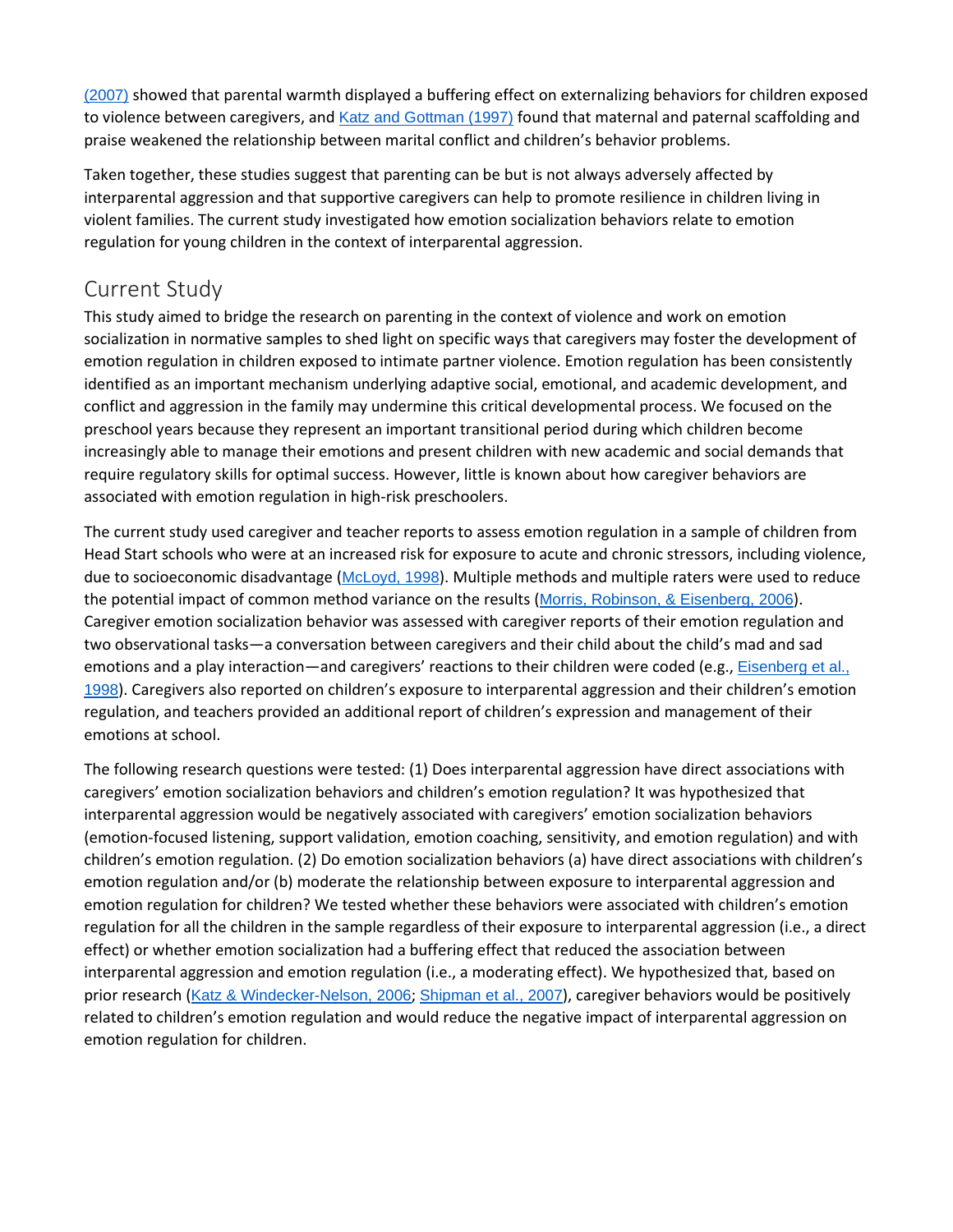## [Method](https://0-web-b-ebscohost-com.libus.csd.mu.edu/ehost/detail/detail?vid=2&sid=a29294ee-f00b-43a6-801d-a7c51c710a13%40pdc-v-sessmgr04&bdata=JnNpdGU9ZWhvc3QtbGl2ZQ%3d%3d#toc)

## Participants

A total of 124 children in Grades K3−K5 and their caregivers were recruited from four Head Start programs in a midwestern city. Children from families with low income according to the poverty guidelines published by the federal government U.S. [Department](https://0-web-b-ebscohost-com.libus.csd.mu.edu/ehost/detail/detail?vid=2&sid=a29294ee-f00b-43a6-801d-a7c51c710a13%40pdc-v-sessmgr04&bdata=JnNpdGU9ZWhvc3QtbGl2ZQ%3d%3d#c60) of Health and Human Services (2018) are eligible for Head Start services. For example, for a household size of five, family income cannot exceed \$28,440 to qualify for enrollment. Children were between 3 and 6 years of age (*M* = 3.96, *SD* = .86) and were predominantly African American (93%). The majority of caregivers were African American (91%), mothers (77%), and an average of 32 years of age (*M* = 31.71, *SD* = 9.24). Other participating caregivers included fathers (13%) extended family (e.g., grandparent; 10%), and one foster parent. Most caregivers had raised the participating child since birth (83%). Caregiver education ranged from less than high school (6%) to a master's degree (5%); most caregivers had either a high school diploma, general equivalency diploma, or associate's degree (83%).

## Procedure

This study was approved by the university's Institutional Review Board. Data were collected at the schools in a private area during the school day. After informed consent was obtained, caregivers and children engaged in the parent−child emotion interaction task (PCEIT; [Shipman](https://0-web-b-ebscohost-com.libus.csd.mu.edu/ehost/detail/detail?vid=2&sid=a29294ee-f00b-43a6-801d-a7c51c710a13%40pdc-v-sessmgr04&bdata=JnNpdGU9ZWhvc3QtbGl2ZQ%3d%3d#c49) & Zeman, 1999), which involved the dyad discussing children's experiences of feeling sad and mad. Next, caregivers and children engaged in an unstructured play period. These interactions were video-recorded and coded to assess caregivers' sensitivity to children's emotions using the Emotional Availability Scales ([Biringen,](https://0-web-b-ebscohost-com.libus.csd.mu.edu/ehost/detail/detail?vid=2&sid=a29294ee-f00b-43a6-801d-a7c51c710a13%40pdc-v-sessmgr04&bdata=JnNpdGU9ZWhvc3QtbGl2ZQ%3d%3d#c6) 2008). Finally, caregivers completed questionnaires regarding the self, child, and home environment, and teachers completed a report of the child's emotion regulation. A total of 86 teachers participated; no teachers provided assessments of more than two children.

#### Measures

#### **Caregiver reactions to emotions**

The parent−child emotion interaction task (PCEIT; [Shipman](https://0-web-b-ebscohost-com.libus.csd.mu.edu/ehost/detail/detail?vid=2&sid=a29294ee-f00b-43a6-801d-a7c51c710a13%40pdc-v-sessmgr04&bdata=JnNpdGU9ZWhvc3QtbGl2ZQ%3d%3d#c49) & Zeman, 1999) assesses how caregivers communicate with their children about emotions, which is important for building children's emotion regulation skills ([Brophy-Herb](https://0-web-b-ebscohost-com.libus.csd.mu.edu/ehost/detail/detail?vid=2&sid=a29294ee-f00b-43a6-801d-a7c51c710a13%40pdc-v-sessmgr04&bdata=JnNpdGU9ZWhvc3QtbGl2ZQ%3d%3d#c9) et al., 2012). Children were asked to "talk about a time that you felt [mad or sad]." Caregivers were able to provide suggestions if necessary. Anger and sadness were presented in random order. The PCEIT was video-recorded and coded for caregivers' responses to children using the Parent−Child Validation/Invalidation Behavior Coding Scales (Shipman, [Fitzgerald,](https://0-web-b-ebscohost-com.libus.csd.mu.edu/ehost/detail/detail?vid=2&sid=a29294ee-f00b-43a6-801d-a7c51c710a13%40pdc-v-sessmgr04&bdata=JnNpdGU9ZWhvc3QtbGl2ZQ%3d%3d#c48) & Torres, 2015). Nonverbal behaviors were coded on a 3-point Likert scale ranging from 1 (*minimally*) to 3 (*highly supportive*), and verbal behaviors were tallied. Nonverbal and verbal scores were then combined to create the total for each scale. Scales included emotion-focused listening (i.e., attention and interest), emotion support validation (i.e., acceptance and understanding), and emotion coaching (i.e., effort to increase understanding and management of feelings; see the online supplemental materials for more information on the scales). Data were obtained from 121 participants; the second author coded 100% of the data, and a trained research assistant double-coded 20% of the caregiver−child conversations. Single intraclass correlation (ICC) scores for caregiver response behaviors to both mad and sad feelings ranged from .94 to 1.00 across codes and indicated strong interrater reliability (see [Table](https://0-web-b-ebscohost-com.libus.csd.mu.edu/ehost/detail/detail?vid=2&sid=a29294ee-f00b-43a6-801d-a7c51c710a13%40pdc-v-sessmgr04&bdata=JnNpdGU9ZWhvc3QtbGl2ZQ%3d%3d#tbl1) 1).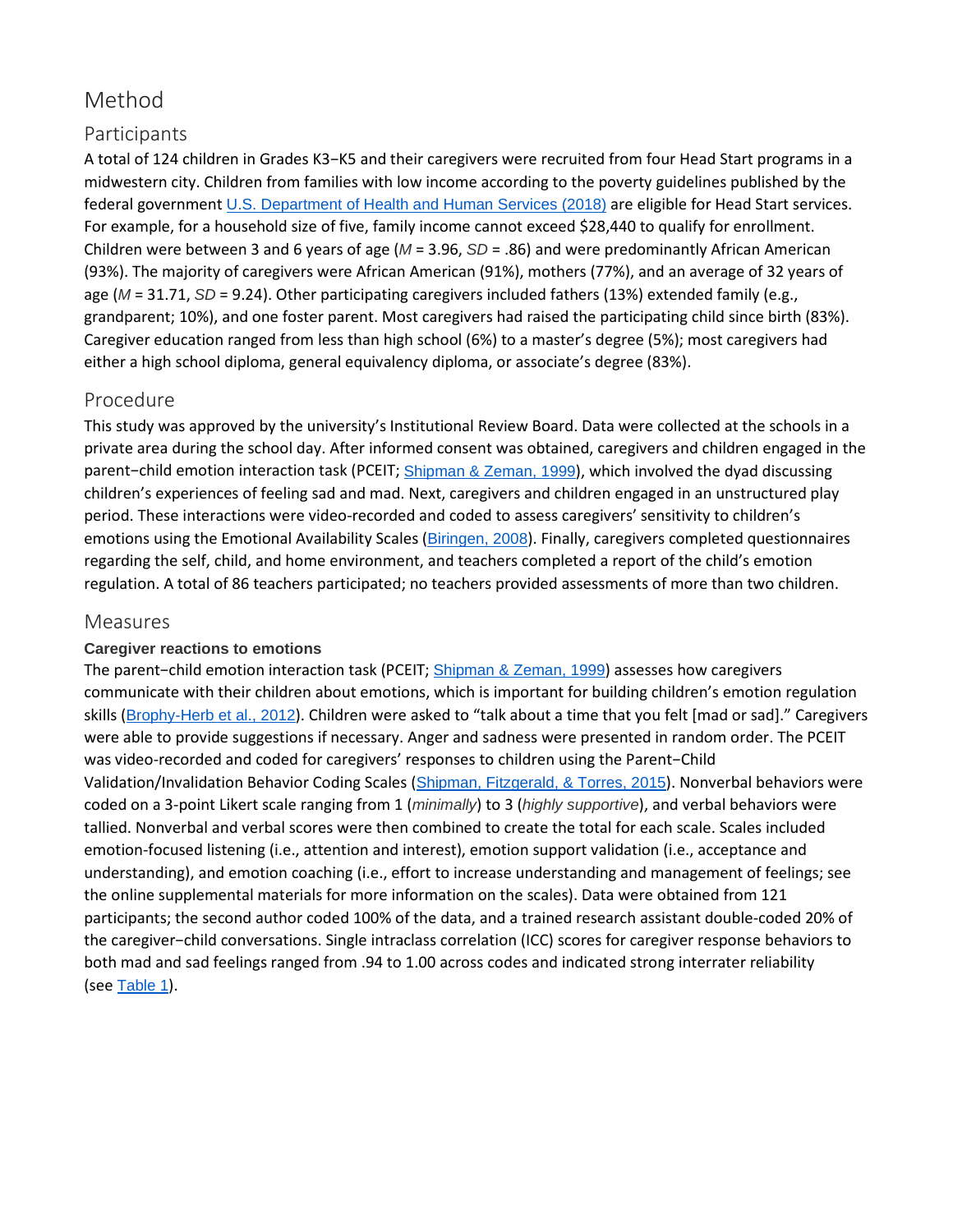Table 1 Interparental Aggression, Emotion Regulation, and Caregiver Behaviors: Correlations and Descriptive Statistics

| Variable                                                 |                | 2        | 3         | 4         | 5        | 6        | 7                        | 8        | 9       | 10      | 11         |
|----------------------------------------------------------|----------------|----------|-----------|-----------|----------|----------|--------------------------|----------|---------|---------|------------|
| 1. Child emotion regulation (parent report) <sup>a</sup> |                |          |           |           |          |          |                          |          |         |         |            |
| 2. Child emotion regulation (teacher report)             | .13            |          |           |           |          |          |                          |          |         |         |            |
| 3. Interparental aggression                              | $-.20^{\circ}$ | .08      |           |           |          |          |                          |          |         |         |            |
| 4. Sensitivity                                           | .02            | $-.03$   | $-.09$    |           |          |          |                          |          |         |         |            |
| 5. Listening for sad                                     | .04            | .09      | $-.02$    | $.29***$  |          |          |                          |          |         |         |            |
| 6. Emotion support validation for sad                    | $-.00$         | .03      | $-.04$    | .07       | .14      |          |                          |          |         |         |            |
| 7. Emotion coaching for sad                              | $-.01$         | .11      | $-.08$    | $.30***$  | .03      | $.41***$ | $\overline{\phantom{a}}$ |          |         |         |            |
| 8. Listening for mad                                     | $-.05$         | .04      | .03       | $.24***$  | $.59**$  | .11      | .15                      |          |         |         |            |
| 9. Emotion support validation for mad                    | $-.06$         | $-.01$   | $-.06$    | .10       | $-.11$   | .05      | $-.03$                   | .16      | -       |         |            |
| 10. Emotion coaching for mad                             | .06            | .06      | $-.03$    | .12       | .07      | .09      | $.26***$                 | $.25***$ | .04     |         |            |
| 11. Caregiver emotion regulation                         | $.41***$       | $-.06$   | $-.26***$ | .08       | .07      | .03      | .09                      | $-.16$   | $-.13$  | .09     |            |
| M                                                        | .00            | 24.92    | 8.12      | 21.07     | 9.60     | .07      | .15                      | 9.84     | .07     | .24     | 152.72     |
| SD                                                       | 1.74           | 7.57     | 13.44     | 4.78      | 4.49     | .28      | .42                      | 5.35     | .26     | .66     | 19.62      |
| Range                                                    | $-5-4$         | $0 - 39$ | $0 - 72$  | $12 - 29$ | $1 - 25$ | $0 - 2$  | $0 - 2$                  | $1 - 32$ | $0 - 1$ | $0 - 5$ | $86 - 179$ |
| Reliability                                              |                |          |           |           |          |          |                          |          |         |         |            |
| $\alpha$                                                 | .90            | .94      | .88       |           |          |          |                          |          |         |         | .93        |
|                                                          |                |          |           | .86       | .99      | .94      | 1.00                     | .99      | .90     | 1.00    |            |

<sup>a</sup> Sum of standardized caregivers' reports of their child's emotion regulation.<br>  $p < .05$ . \*\*  $p < .01$ .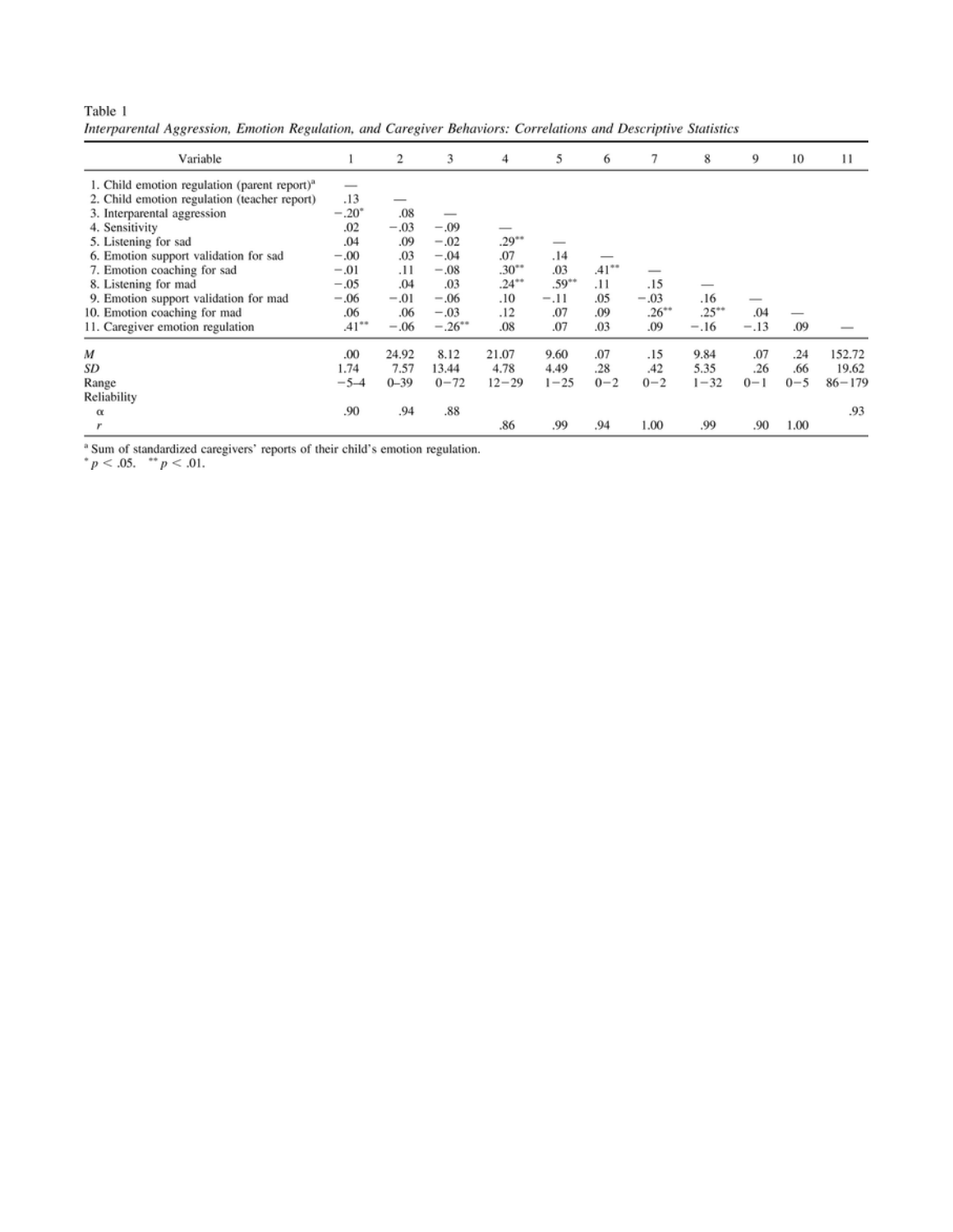| Variable                                                 | $\mathbf{1}$    | $\overline{2}$           | 3         | 4         | 5        | 6        | $\overline{7}$           | 8        | 9                        | 10                       | 11     |
|----------------------------------------------------------|-----------------|--------------------------|-----------|-----------|----------|----------|--------------------------|----------|--------------------------|--------------------------|--------|
| 1. Child emotion regulation (parent report) <sup>a</sup> | $\qquad \qquad$ |                          |           |           |          |          |                          |          |                          |                          |        |
| 2. Child emotion regulation (teacher report)             | .13             | $\overline{\phantom{m}}$ |           |           |          |          |                          |          |                          |                          |        |
| 3. Interparental aggression                              | $-.20^*$        | .08                      |           |           |          |          |                          |          |                          |                          |        |
| 4. Sensitivity                                           | .02             | $-.03$                   | $-.09$    |           |          |          |                          |          |                          |                          |        |
| 5. Listening for sad                                     | .04             | .09                      | $-.02$    | $.29***$  |          |          |                          |          |                          |                          |        |
| 6. Emotion support validation for sad                    | $-.00$          | .03                      | $-.04$    | .07       | .14      |          |                          |          |                          |                          |        |
| 7. Emotion coaching for sad                              | $-.01$          | .11                      | $-.08$    | $.30***$  | .03      | $.41***$ | $\overline{\phantom{m}}$ |          |                          |                          |        |
| 8. Listening for mad                                     | $-.05$          | .04                      | .03       | $.24***$  | $.59***$ | .11      | .15                      |          |                          |                          |        |
| 9. Emotion support validation for mad                    | $-.06$          | $-.01$                   | $-.06$    | .10       | $-.11$   | .05      | $-.03$                   | .16      | $\overline{\phantom{m}}$ |                          |        |
| 10. Emotion coaching for mad                             | .06             | .06                      | $-.03$    | .12       | .07      | .09      | $.26***$                 | $.25***$ | .04                      | $\overline{\phantom{0}}$ |        |
| 11. Caregiver emotion regulation                         | $.41***$        | $-.06$                   | $-.26***$ | .08       | .07      | .03      | .09                      | $-.16$   | $-.13$                   | .09                      |        |
| $M$ .                                                    | 00              | 24.92                    | 8.12      | 21.07     | 9.60     | .07      | .15                      | 9.84     | .07                      | .24                      | 152.72 |
| SD                                                       | 1.74            | 7.57                     | 13.44     | 4.78      | 4.49     | .28      | .42                      | 5.35     | .26                      | .66                      | 19.62  |
| Range                                                    | $-5-4$          | $0 - 39$                 | $0 - 72$  | $12 - 29$ | $1 - 25$ | $0 - 2$  | $0 - 2$                  | $1 - 32$ | $0 - 1$                  | $0 - 5$                  | $86 -$ |
|                                                          |                 |                          |           |           |          |          |                          |          |                          |                          | 179    |
| Reliability                                              |                 |                          |           |           |          |          |                          |          |                          |                          |        |
| α                                                        | .90             | .94                      | .88       |           |          |          |                          |          |                          |                          | .93    |
| r                                                        |                 |                          |           | .86       | .99      | .94      | 1.00                     | .99      | .90                      | 1.00                     |        |

Table 1 *Interparental Aggression, Emotion Regulation, and Caregiver Behaviors: Correlations and Descriptive Statistics*

*a Sum of standardized caregivers' reports of their child's emotion regulation.*

*\* p < .05. \*\* p < .01.*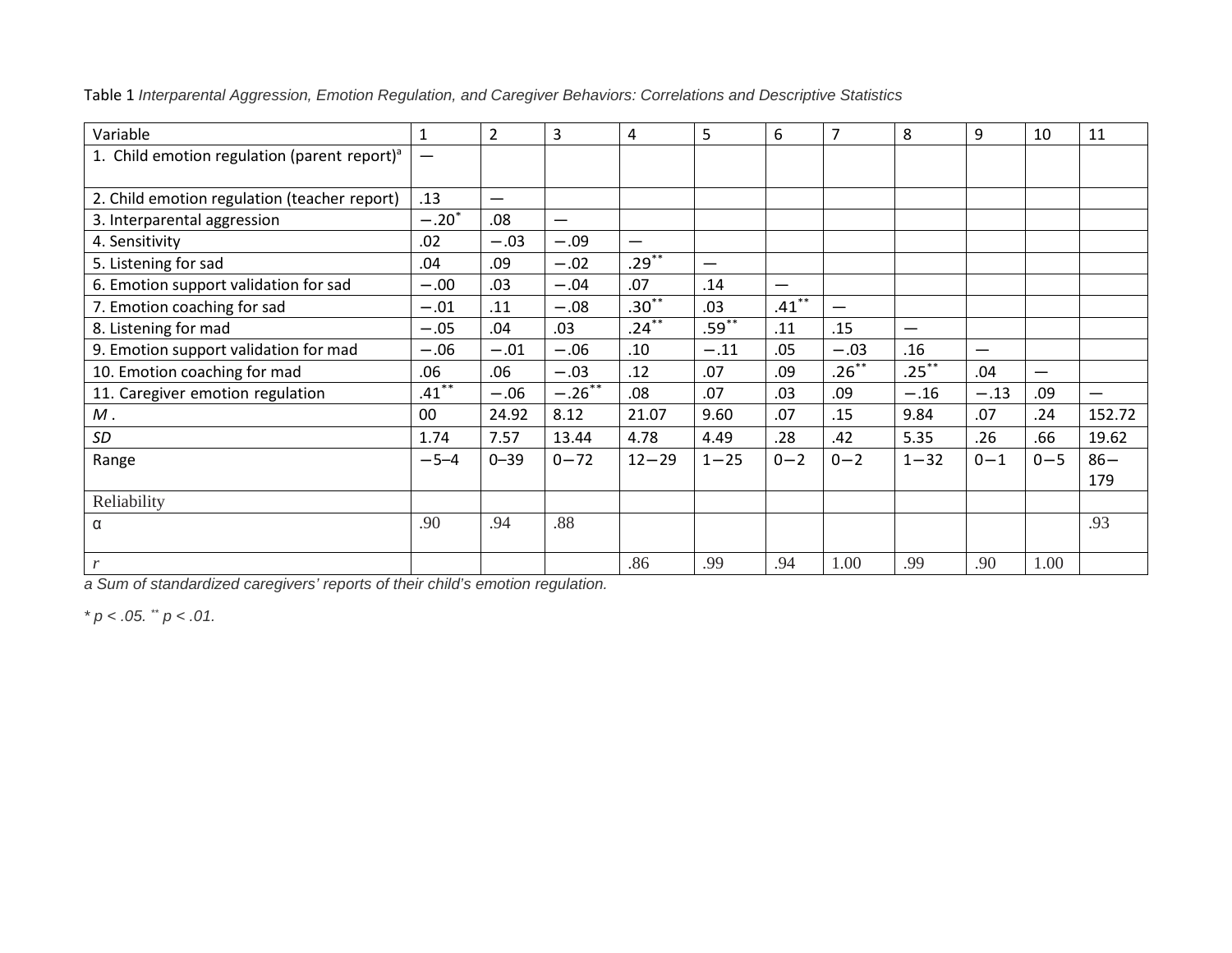## Caregiver sensitivity

Sensitivity was assessed using a video recording of a 7-min free-play interaction between the caregiver and child. Sensitivity is a central component of the construct emotional availability (EA; [Biringen](https://0-web-b-ebscohost-com.libus.csd.mu.edu/ehost/detail/detail?vid=2&sid=a29294ee-f00b-43a6-801d-a7c51c710a13%40pdc-v-sessmgr04&bdata=JnNpdGU9ZWhvc3QtbGl2ZQ%3d%3d#c7) et al., 2014) and refers to caregivers' ability to "read" and respond to their children (a full description appears in the online supplemental materials). Caregivers' sensitivity to their children's emotions helps children build templates about how to manage emotions (for a review see [Calkins](https://0-web-b-ebscohost-com.libus.csd.mu.edu/ehost/detail/detail?vid=2&sid=a29294ee-f00b-43a6-801d-a7c51c710a13%40pdc-v-sessmgr04&bdata=JnNpdGU9ZWhvc3QtbGl2ZQ%3d%3d#c10) & Hill, 2007). Sensitivity was assessed using the fourth edition of the Infancy to Early Childhood version of the Emotional Availability Scales ([Biringen,](https://0-web-b-ebscohost-com.libus.csd.mu.edu/ehost/detail/detail?vid=2&sid=a29294ee-f00b-43a6-801d-a7c51c710a13%40pdc-v-sessmgr04&bdata=JnNpdGU9ZWhvc3QtbGl2ZQ%3d%3d#c6) 2008), which has been validated in a number of contexts ([Biringen](https://0-web-b-ebscohost-com.libus.csd.mu.edu/ehost/detail/detail?vid=2&sid=a29294ee-f00b-43a6-801d-a7c51c710a13%40pdc-v-sessmgr04&bdata=JnNpdGU9ZWhvc3QtbGl2ZQ%3d%3d#c7) et al., 2014). Scores were derived by summing the subscale scores, which resulted in a range from 0 to 29. The first author coded 122 viable interactions, 20% of which were double-coded by a research assistant. Both coders were approved as reliable by Biringen after an extensive training period. The ICC demonstrated good internal consistency (.86).

## Caregiver emotion regulation

The caregivers' ability to regulate their own emotions was measured with the Difficulties With Emotion Regulation Scale (DERS; Gratz & [Roemer,](https://0-web-b-ebscohost-com.libus.csd.mu.edu/ehost/detail/detail?vid=2&sid=a29294ee-f00b-43a6-801d-a7c51c710a13%40pdc-v-sessmgr04&bdata=JnNpdGU9ZWhvc3QtbGl2ZQ%3d%3d#c24) 2004). The DERS is a 36-item measure assessing characteristic patterns of emotion regulation and includes items such as "I experience my emotions as overwhelming and out of control" and "When I'm upset, I acknowledge my emotions." Responses ranged from 1 (*almost never*) to 5 (*almost always*) and were summed to create a total score; higher scores indicated more adaptive emotion regulation. In the current sample, this measure demonstrated strong internal reliability with an alpha of .93.

## Child emotion regulation

Caregivers completed the Emotion Regulation Checklist (Shields & [Cicchetti,](https://0-web-b-ebscohost-com.libus.csd.mu.edu/ehost/detail/detail?vid=2&sid=a29294ee-f00b-43a6-801d-a7c51c710a13%40pdc-v-sessmgr04&bdata=JnNpdGU9ZWhvc3QtbGl2ZQ%3d%3d#c47) 1997). This is a 24-item measure assessing children's capacity for emotion self-regulation; all items were scored and summed, with higher scores indicating more adaptive emotion regulation. Items included "is prone to angry outbursts/tantrums easily" and "is easily frustrated." Responses ranged from 1 (*rarely/never*) to 4 (*almost always*). In this sample, this measure demonstrated good internal consistency with an alpha of .85. Child emotion regulation was also assessed by caregiver and teacher report on the emotion regulation subscale of the Preschool Behavioral and Emotional Rating Scale (PreBERS; Epstein & [Synhorst,](https://0-web-b-ebscohost-com.libus.csd.mu.edu/ehost/detail/detail?vid=2&sid=a29294ee-f00b-43a6-801d-a7c51c710a13%40pdc-v-sessmgr04&bdata=JnNpdGU9ZWhvc3QtbGl2ZQ%3d%3d#c19) 2008). This subscale includes 13 items, such as "accepts responsibility for own behavior" and "reacts to disappointments calmly." Each item was rated on a 4-point scale ranging from 0 (*not at all like this child*) to 3 (*very much like the child*), with higher scores indicating more adaptive emotion regulation. In the current sample, this measure demonstrated good internal consistency when completed by caregivers ( $\alpha$  = .89), and by teachers ( $\alpha$  = .94).

#### Interparental aggression

Interparental aggression was measured using the Revised Conflict Tactic Scale Short Form (Straus & [Douglas,](https://0-web-b-ebscohost-com.libus.csd.mu.edu/ehost/detail/detail?vid=2&sid=a29294ee-f00b-43a6-801d-a7c51c710a13%40pdc-v-sessmgr04&bdata=JnNpdGU9ZWhvc3QtbGl2ZQ%3d%3d#c51) [2004](https://0-web-b-ebscohost-com.libus.csd.mu.edu/ehost/detail/detail?vid=2&sid=a29294ee-f00b-43a6-801d-a7c51c710a13%40pdc-v-sessmgr04&bdata=JnNpdGU9ZWhvc3QtbGl2ZQ%3d%3d#c51)), which is a 20-item scale that assesses perpetration and victimization of partner aggression within the past year. We included both perpetration and victimization scales to capture the total amount of intimate partner aggression that children were exposed to. This measure captures aggression the caregiver was involved in over the past year; although the measure does not require that aggression occur with the child's biological parent, the current study refers to this construct as "interparental aggression." Example items include "insulted or swore at each other" and "threw or smashed or hit or kicked something." Responses ranged from 0 (*Never*) to 7 (*more than 20 times*), with higher scores indicating more aggression. In the current sample, internal consistency was good, with an alpha of .88.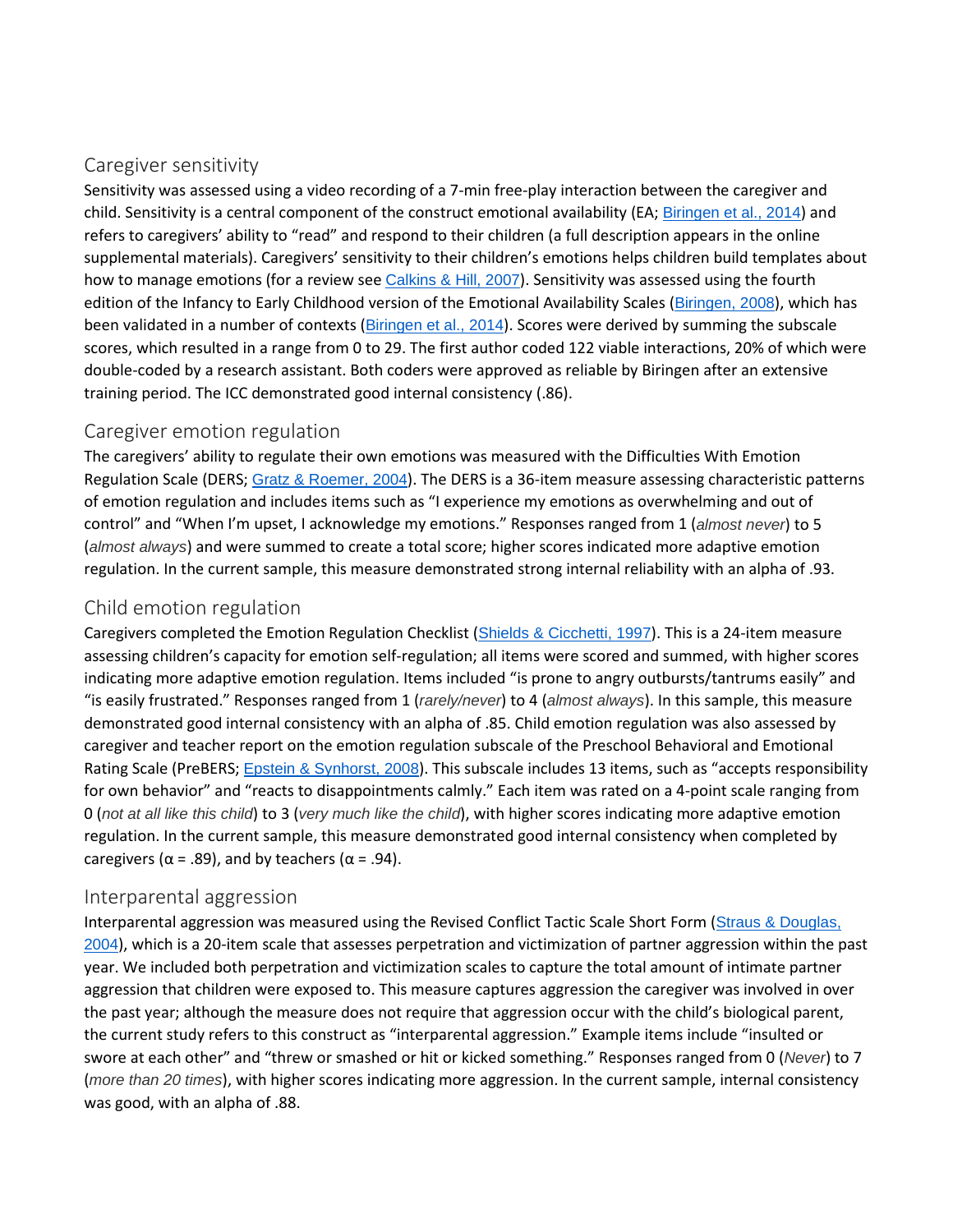## [Results](https://0-web-b-ebscohost-com.libus.csd.mu.edu/ehost/detail/detail?vid=2&sid=a29294ee-f00b-43a6-801d-a7c51c710a13%40pdc-v-sessmgr04&bdata=JnNpdGU9ZWhvc3QtbGl2ZQ%3d%3d#toc)

## Descriptive Data and Data Reduction

There was little missing data (<1%), and the data that were missing were determined to be missing at random; linear regression was used to impute missing values ([Enders,](https://0-web-b-ebscohost-com.libus.csd.mu.edu/ehost/detail/detail?vid=2&sid=a29294ee-f00b-43a6-801d-a7c51c710a13%40pdc-v-sessmgr04&bdata=JnNpdGU9ZWhvc3QtbGl2ZQ%3d%3d#c58) 2013). Similar to rates of violence in other Head Start samples (e.g., [Graham-Bermann](https://0-web-b-ebscohost-com.libus.csd.mu.edu/ehost/detail/detail?vid=2&sid=a29294ee-f00b-43a6-801d-a7c51c710a13%40pdc-v-sessmgr04&bdata=JnNpdGU9ZWhvc3QtbGl2ZQ%3d%3d#c23) & Seng, 2005), most caregivers (66%) reported that interparental aggression occurred in the past year (see [Table](https://0-web-b-ebscohost-com.libus.csd.mu.edu/ehost/detail/detail?vid=2&sid=a29294ee-f00b-43a6-801d-a7c51c710a13%40pdc-v-sessmgr04&bdata=JnNpdGU9ZWhvc3QtbGl2ZQ%3d%3d#tbl1) 1 for descriptive statistics). Most interparental aggression reported was verbal (*M* = 4.20) or physical (*M* = 2.45), but sexual aggression was also reported (*M* = .53). Caregivers rated children somewhat higher in emotion regulation than teachers did on the PreBERS. The two caregiver measures of children's emotion regulation were highly correlated ( $r = .54$ ,  $p = .001$ ), and thus, scores were converted to *z* scores and combined for use in all subsequent analyses (α = .90). Caregiver and teacher reports of children's emotion regulation were not significantly correlated ( $r = .13$ ,  $p = .17$ ), as is common when assessing children's behavior, due to variations in structure, expectations, and perceptions (e.g., [Hinshaw,](https://0-web-b-ebscohost-com.libus.csd.mu.edu/ehost/detail/detail?vid=2&sid=a29294ee-f00b-43a6-801d-a7c51c710a13%40pdc-v-sessmgr04&bdata=JnNpdGU9ZWhvc3QtbGl2ZQ%3d%3d#c28) Han, [Erhardt,](https://0-web-b-ebscohost-com.libus.csd.mu.edu/ehost/detail/detail?vid=2&sid=a29294ee-f00b-43a6-801d-a7c51c710a13%40pdc-v-sessmgr04&bdata=JnNpdGU9ZWhvc3QtbGl2ZQ%3d%3d#c28) & Huber, 1992) and were therefore analyzed separately.

On the PCEIT, caregivers engaged in fairly high levels of emotion-focused listening when their children discussed sad and mad emotions, but other socialization strategies were observed infrequently for both emotions (*M*s = <1 for emotion coaching and support validation). During the free-play interaction, most caregivers scored in the midrange on the sensitivity scale. Scores in this range can reflect incongruence between channels of communication (e.g., saying positive things with a flat affect) and/or inconsistency in behavior (e.g., periods of engagement mixed with periods of disengagement—indicators of boredom; [Biringen](https://0-web-b-ebscohost-com.libus.csd.mu.edu/ehost/detail/detail?vid=2&sid=a29294ee-f00b-43a6-801d-a7c51c710a13%40pdc-v-sessmgr04&bdata=JnNpdGU9ZWhvc3QtbGl2ZQ%3d%3d#c7) et al., 2014). Levels of these caregiver behaviors as well as self-reports of emotion regulation did not differ significantly across the type of caregiver (e.g., mothers, fathers, grandparents; all *p*s > .10).

Child age was positively correlated with caregiver reports of children's emotion regulation (*r* = .19, *p* = 04) but not with teacher reports. However, when age was examined categorically using a one-way between-subjects analysis of variance, teacher reports of children's emotion regulation differed significantly across age groups, *F*(3, 118) = 3.11, *p* = .03. Specifically, teachers rated 4- year-olds higher in regulation (*M* = 26.83) than 3 year-olds (*M* = 22.77). Teachers also viewed girls (*M* = 27.17) as showing better emotion regulation than boys (*M* = 22.67), *t*(120) = −3.42, *p* = .001, but caregivers did not. Consequently, child age was accounted for in all analyses, and child gender was accounted for in analyses predicting teacher reports of child emotion regulation.

## Data Analytic Plan

Associations among study variables were first examined with correlational analyses. The question of whether specific caregiver emotion socialization behaviors had direct associations with children's emotion regulation or moderated the relationship between exposure to interparental aggression and child emotion regulation was tested with hierarchical regression analyses. Data were analyzed with all participants and then with only mothers and grandmothers who were primary caretakers to examine whether results differed when only longstanding maternal caregivers were included. Results did not differ; therefore, results in the next sections are presented with the complete data set.

To further explore direct and moderating associations, we conducted moderation analyses according to guidelines from *Aiken and West [\(1991\)](https://0-web-b-ebscohost-com.libus.csd.mu.edu/ehost/detail/detail?vid=2&sid=a29294ee-f00b-43a6-801d-a7c51c710a13%40pdc-v-sessmgr04&bdata=JnNpdGU9ZWhvc3QtbGl2ZQ%3d%3d#c1)*. To preserve power given the sample size, we conducted separate moderation analyses for each moderator, and each moderator was tested separately with the two reports of child emotion regulation (i.e., caregiver and teacher). To test each moderator in the prediction of caregiverreported child emotion regulation, we performed a hierarchical regression analysis. In Step 1, child age was entered. In Step 2, interparental aggression was entered. In Step 3, the moderator was entered. Finally, in Step 4, the interaction term was entered (i.e., Moderator × Interparental Aggression). The same analyses were used to test each moderator in the prediction of teacher-reported child emotion regulation; however, in Step 1, child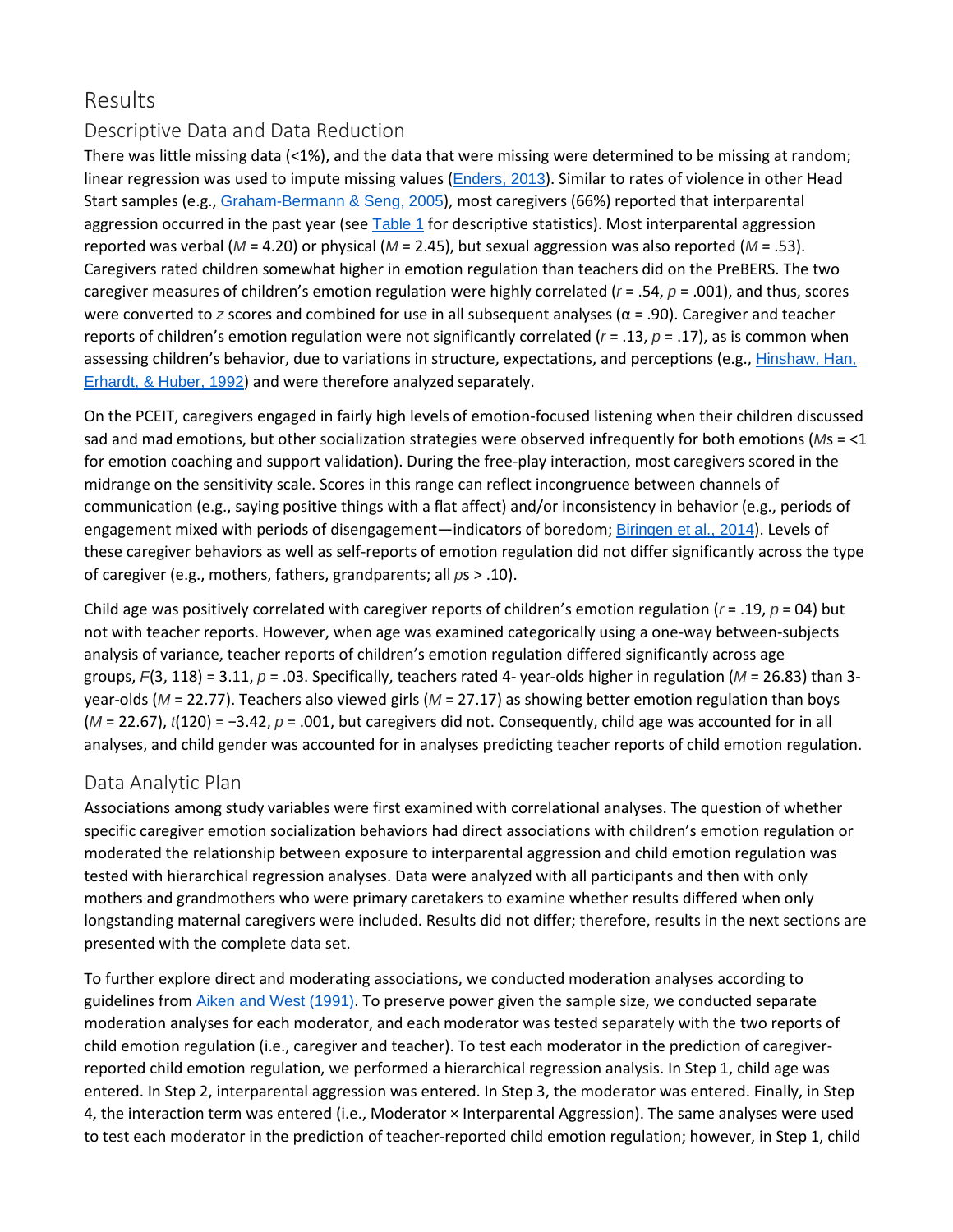gender was also entered. To probe significant interaction effects, we first estimated simple slopes using conventional guidelines (±1 *SD* from the mean), and we performed a linear regression analysis to compare main effects of the moderator 1 *SD* above and below the mean.

#### Correlations

[Table](https://0-web-b-ebscohost-com.libus.csd.mu.edu/ehost/detail/detail?vid=2&sid=a29294ee-f00b-43a6-801d-a7c51c710a13%40pdc-v-sessmgr04&bdata=JnNpdGU9ZWhvc3QtbGl2ZQ%3d%3d#tbl1) 1 presents correlations among caregiver reports of past-year interparental aggression, observed caregiving behaviors, caregivers' emotion regulation, and caregiver and teacher reports of children's emotion regulation. The table shows that interparental aggression was negatively related to caregiver reports of children's emotion regulation (*r* = −.20, *p* = .03) and to caregiver emotion regulation (*r* = −.26, *p* = .01). Further, emotion regulation for caregivers and their children were positively related ( $r = .41$ ,  $p = .002$ ). Caregiver sensitivity was related to listening for sad (*r* = .29, *p* = .001) and mad (*r* = .24, *p* = .01) feelings and to emotion coaching for sad feelings ( $r = .30$ ,  $p = .001$ ). Listening for sad and mad feelings were highly correlated ( $r = .59$ ,  $p =$ .001). Listening for sad and mad feelings were each correlated with emotion coaching for sad and mad feelings, respectively (sad *r* = .41, *p* = .001; mad *r* = .25, *p* = .01), and emotion coaching for sad and mad feelings were correlated (*r* = .26, *p* = .004). Finally, support validation of sad feelings was correlated with emotion coaching for sad feelings (*r* = .41, *p* = .001).

#### Direct and Moderating Effects

#### Emotion-focused listening

Hierarchical regression analyses indicated that child age and interparental aggression uniquely predicted caregiver reports of children's emotion regulation but that emotion-focused listening for sad or mad feelings did not. However, a significant interaction of emotion-focused listening for sadness and interparental aggression (β = .20, *p* = .03; see [Table](https://0-web-b-ebscohost-com.libus.csd.mu.edu/ehost/detail/detail?vid=2&sid=a29294ee-f00b-43a6-801d-a7c51c710a13%40pdc-v-sessmgr04&bdata=JnNpdGU9ZWhvc3QtbGl2ZQ%3d%3d#tbl2) 2) was found in the prediction of children's emotion regulation as reported by caregivers. The interaction effect was not apparent at ±1 *SD* around the mean, and therefore, simple slopes were tested at ±.5 *SD* around the mean. As **[Figure](https://0-web-b-ebscohost-com.libus.csd.mu.edu/ehost/detail/detail?vid=2&sid=a29294ee-f00b-43a6-801d-a7c51c710a13%40pdc-v-sessmgr04&bdata=JnNpdGU9ZWhvc3QtbGl2ZQ%3d%3d#fig1) 1** shows, at low levels of emotion-focused listening, interparental aggression was negatively associated with caregiver-reported child emotion regulation ( $β =$ −.40, *p* = .01), but at high levels of emotion focused listening, there was no association between interparental aggression and child emotion regulation (β = .10, *p* = .54). No direct or interaction effects were found for emotion-focused listening for mad feelings or for teacher-reported emotion regulation.

#### Table 2

| Hierarchical Regression Analyses for Variables Associated With Child Emotion Regulation |  |  |  |
|-----------------------------------------------------------------------------------------|--|--|--|
|-----------------------------------------------------------------------------------------|--|--|--|

|                                   |                                                |                | Caregiver-reported child emotion |                | Teacher-reported child emotion regulation |                       |           |                |           |                              |          |                |  |  |
|-----------------------------------|------------------------------------------------|----------------|----------------------------------|----------------|-------------------------------------------|-----------------------|-----------|----------------|-----------|------------------------------|----------|----------------|--|--|
|                                   | regulation: Emotion-focused<br>listening (sad) |                |                                  |                |                                           | Caregiver sensitivity |           |                |           | Caregiver emotion regulation |          |                |  |  |
| Variable                          | M1                                             | M <sub>2</sub> | M <sub>3</sub>                   | M <sub>4</sub> | M1                                        | M <sub>2</sub>        | M3        | M <sub>4</sub> | M1        | M <sub>2</sub>               | M3       | M <sub>4</sub> |  |  |
| Child age                         | .20 <sup>°</sup>                               | $.19*$         | .24'                             | $.22*$         | .09                                       | .09                   | .09       | .10            | .08       | .09                          | .09      | .12            |  |  |
| Child gender <sup>a</sup>         |                                                |                |                                  |                | $.29***$                                  | $.30**$               | $.30**$   | $.28***$       | $.28***$  | $.29***$                     | $.29***$ | $.29*$         |  |  |
| Interparental aggression          |                                                | $-.19^{\circ}$ | $-.19"$                          | $-.33*$        |                                           | .10                   | .00       | $.20^{\circ}$  |           | .10                          | .10      | $.24^{\circ}$  |  |  |
| Caregiver behavior                |                                                |                | .13                              | .11            |                                           |                       | .00       | .05            |           |                              | $-.00$   | .00            |  |  |
| Interparental Aggression $\times$ |                                                |                |                                  |                |                                           |                       |           |                |           |                              |          |                |  |  |
| Caregiver Behavior                |                                                |                |                                  | $.20*$         |                                           |                       |           | $.34***$       |           |                              |          | $.24*$         |  |  |
| $R^2$                             | .04                                            | .08            | .09                              | .17            | .09                                       | .10                   | .10       | .20            | .09       | .09                          | .09      | .13            |  |  |
| F for $\Delta R^2$                | $4.72^*$                                       | 4.66°          | $2.20^{\circ}$                   | 2.81           | $5.47**$                                  | $4.07***$             | $3.03***$ | $5.52^*$       | $5.19***$ | 3.87                         | $2.88^*$ | $3.27*$        |  |  |

Note.  $N = 119$ . Data are standardized betas, and variables were centered at their means.  $M =$  model.

a Based on preliminary data analysis, child gender was accounted for only when predicting teacher reports of children's emotion regulation.  $p < .05.$  \*\*  $p < .01.$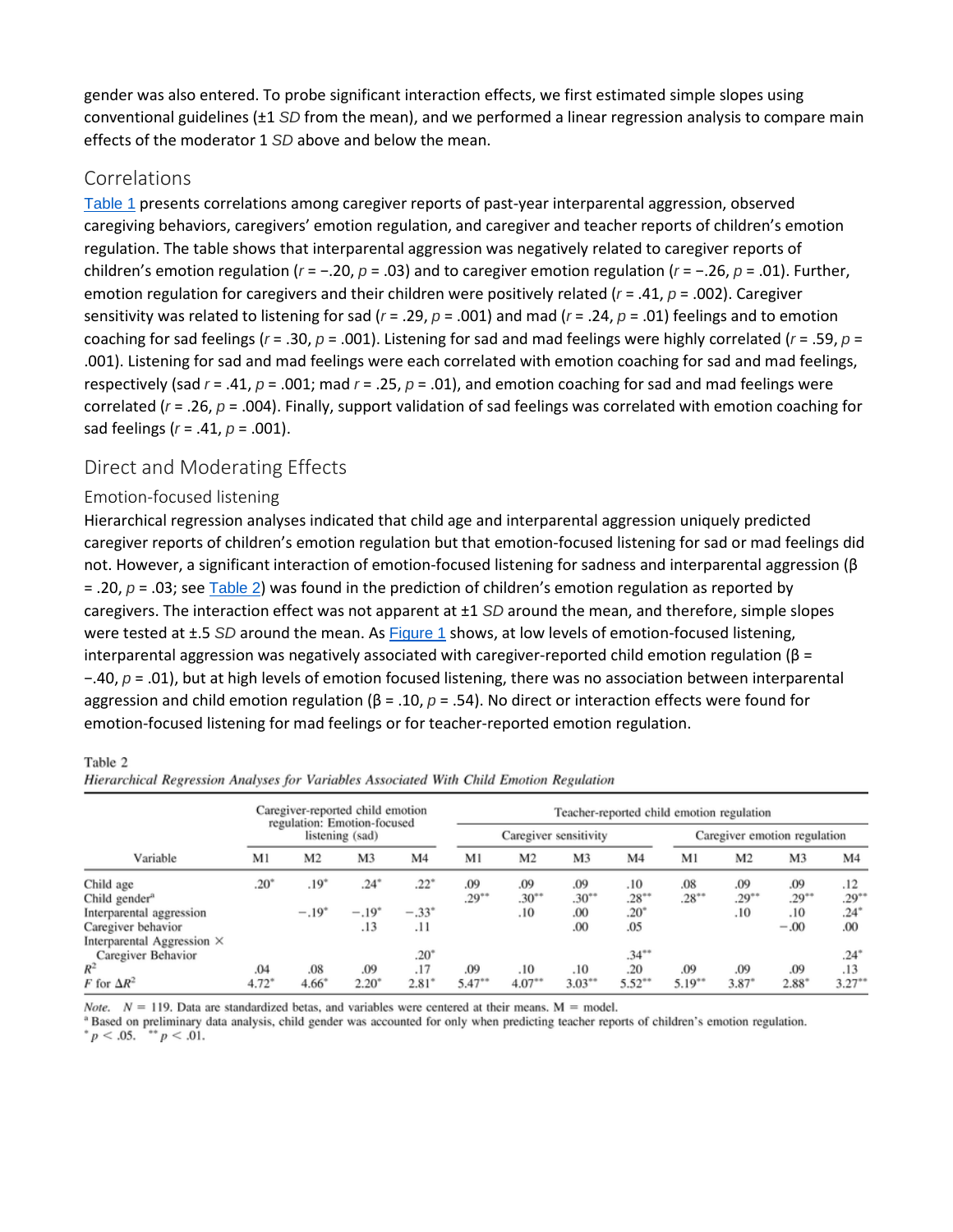Table 2 *Hierarchical Regression Analyses for Variables Associated With Child Emotion Regulation*

|                               | Caregiver-reported<br>child emotion |                |                |                   | Teacher-reported child<br>emotion regulation |                |                |           |                                 |                |                |           |
|-------------------------------|-------------------------------------|----------------|----------------|-------------------|----------------------------------------------|----------------|----------------|-----------|---------------------------------|----------------|----------------|-----------|
|                               | regulation: Emotion-                |                |                |                   |                                              |                |                |           |                                 |                |                |           |
|                               | focused                             |                |                |                   |                                              |                |                |           |                                 |                |                |           |
|                               | listening (sad)                     |                |                |                   |                                              |                |                |           |                                 |                |                |           |
|                               |                                     |                |                |                   | Caregiver sensitivity                        |                |                |           | Caregiver emotion<br>regulation |                |                |           |
| Variable                      | M1                                  | M <sub>2</sub> | M <sub>3</sub> | M4                | M1                                           | M <sub>2</sub> | M <sub>3</sub> | M4        | M1                              | M <sub>2</sub> | M <sub>3</sub> | M4        |
| Child age                     | $.20*$                              | $.19^*$        | $.24*$         | $.22*$            | .09                                          | .09            | .09            | .10       | .08                             | .09            | .09            | .12       |
| Child gender <sup>a</sup>     |                                     |                |                |                   | $.29***$                                     | $.30***$       | $.30***$       | $.28***$  | $.28$ **.                       | $29***$        | $.29***$       | $.29***$  |
| Interparental                 |                                     | .19            | .19            | .33               |                                              | .10            | .00.           | .20       |                                 | .10            | .10            | .24       |
| aggression                    |                                     |                |                |                   |                                              |                |                |           |                                 |                |                |           |
| Caregiver behavior            |                                     |                | .13            | .11               |                                              |                | .00            | .05       |                                 |                | $-.00$         | .00       |
| Interparental<br>Aggression × |                                     |                |                |                   |                                              |                |                |           |                                 |                |                |           |
| Caregiver Behavior            |                                     |                |                | $.20*$<br>$\star$ |                                              |                |                | $.34***$  |                                 |                |                | .24       |
| $R^2$                         | .04                                 | .08            | .09            | .17               | .09                                          | .10            | .10            | .20       | .09                             | .09            | .09            | .13       |
| $F$ for $2R^2$                | $4.72*$                             | $4.66*$        | $2.20*$        | $2.81*$           | $5.47***$                                    | 4.07           | $***$          | $5.52***$ | $5.19***$                       | $3.87*$        | $2.88*$        | $3.27***$ |
|                               |                                     |                |                |                   |                                              |                | $3.03***$      |           |                                 |                |                |           |

*Note. N* = 119. Data are standardized betas, and variables were centered at their means. M = model.

a Based on preliminary data analysis, child gender was accounted for only when predicting teacher reports of children's emotion regulation.

 $* p < .05.$   $* p < .01.$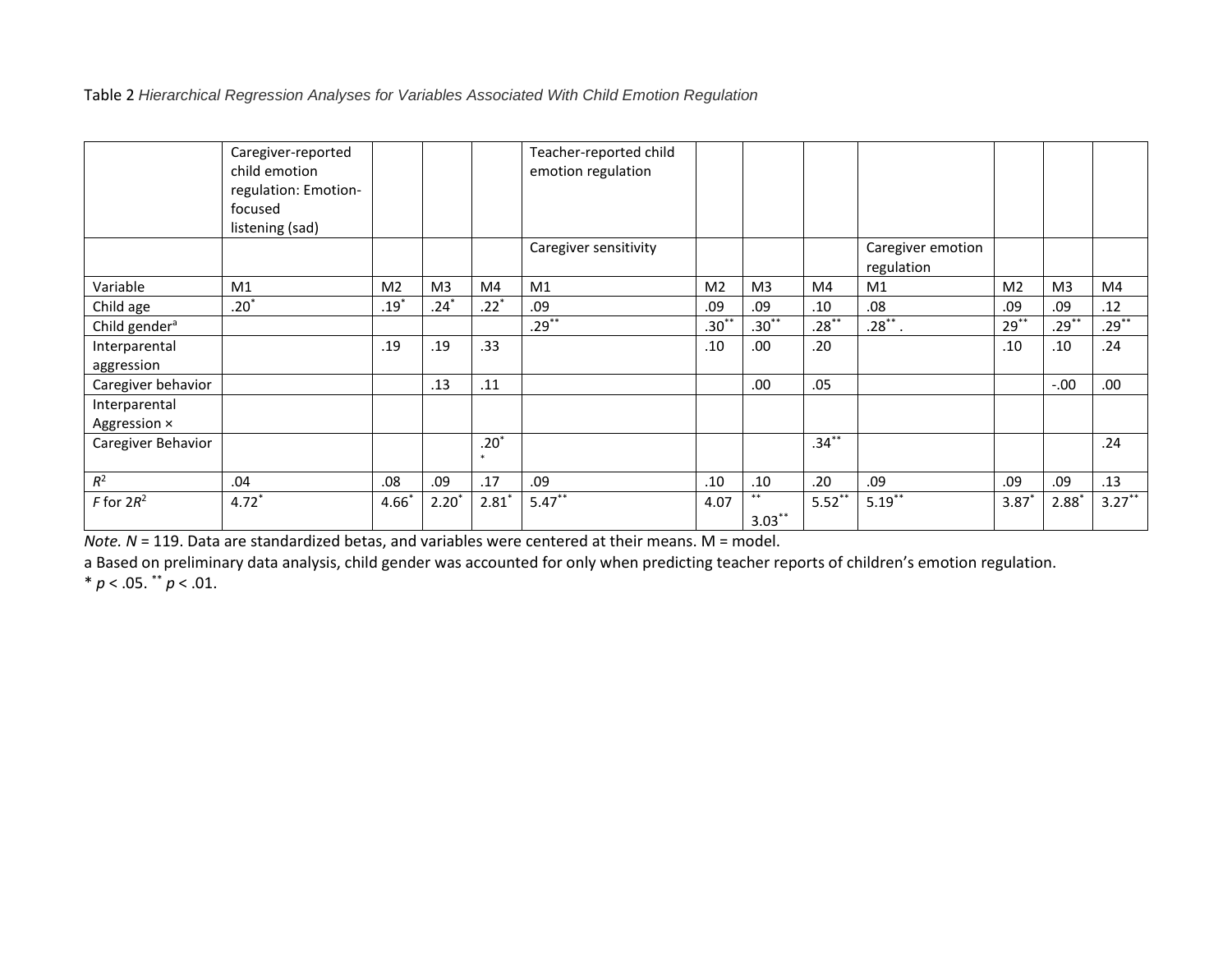

*Figure 1. Emotion-focused listening for sadness moderates the association between exposure to interparental aggression and teacher-reported child emotion regulation There was not a significant difference in teacher*reported child emotion regulation for high (M = 24.87) and low (M = 25.39) sensitivity groups, t(85) = -.77, ns.  $* \beta$ *= −.40, p = .01.*

#### **Emotion support validation and emotion coaching**

No main or interaction effects of support validation or emotion coaching for mad or sad feelings were found beyond the age and gender effects described earlier.

#### **Caregiver sensitivity**

As shown in [Table](https://0-web-b-ebscohost-com.libus.csd.mu.edu/ehost/detail/detail?vid=2&sid=a29294ee-f00b-43a6-801d-a7c51c710a13%40pdc-v-sessmgr04&bdata=JnNpdGU9ZWhvc3QtbGl2ZQ%3d%3d#tbl2) 2, a main effect of gender and a significant interaction of caregiver sensitivity and interparental aggression (β = .33, *p* = .001) in the prediction of teacher reports of children's emotion regulation were observed. As **[Figure](https://0-web-b-ebscohost-com.libus.csd.mu.edu/ehost/detail/detail?vid=2&sid=a29294ee-f00b-43a6-801d-a7c51c710a13%40pdc-v-sessmgr04&bdata=JnNpdGU9ZWhvc3QtbGl2ZQ%3d%3d#fig2) 2A** shows, tests of simple slopes indicated that at low levels of sensitivity, interparental aggression was not associated with child emotion regulation (β = −.31, *p* = .05); however, at high levels of sensitivity, interparental aggression was positively associated with child emotion regulation (β = .42, *p* = .001). No direct or interaction effects were found with caregiver-reported emotion regulation.



*Figure 2. Caregiver sensitivity and emotion regulation moderate the association between exposure to interparental aggression and teacher-reported child emotion regulation. Panel A: There was not a significant difference in teacher-reported child emotion regulation for high-sensitivity (M = 24.87) and low-sensitivity (M =* 25.39) groups,  $t(94) = .32$ , ns.  $*\beta = .42$ ,  $p = .001$ . Panel B: There was not a significant difference in teacher-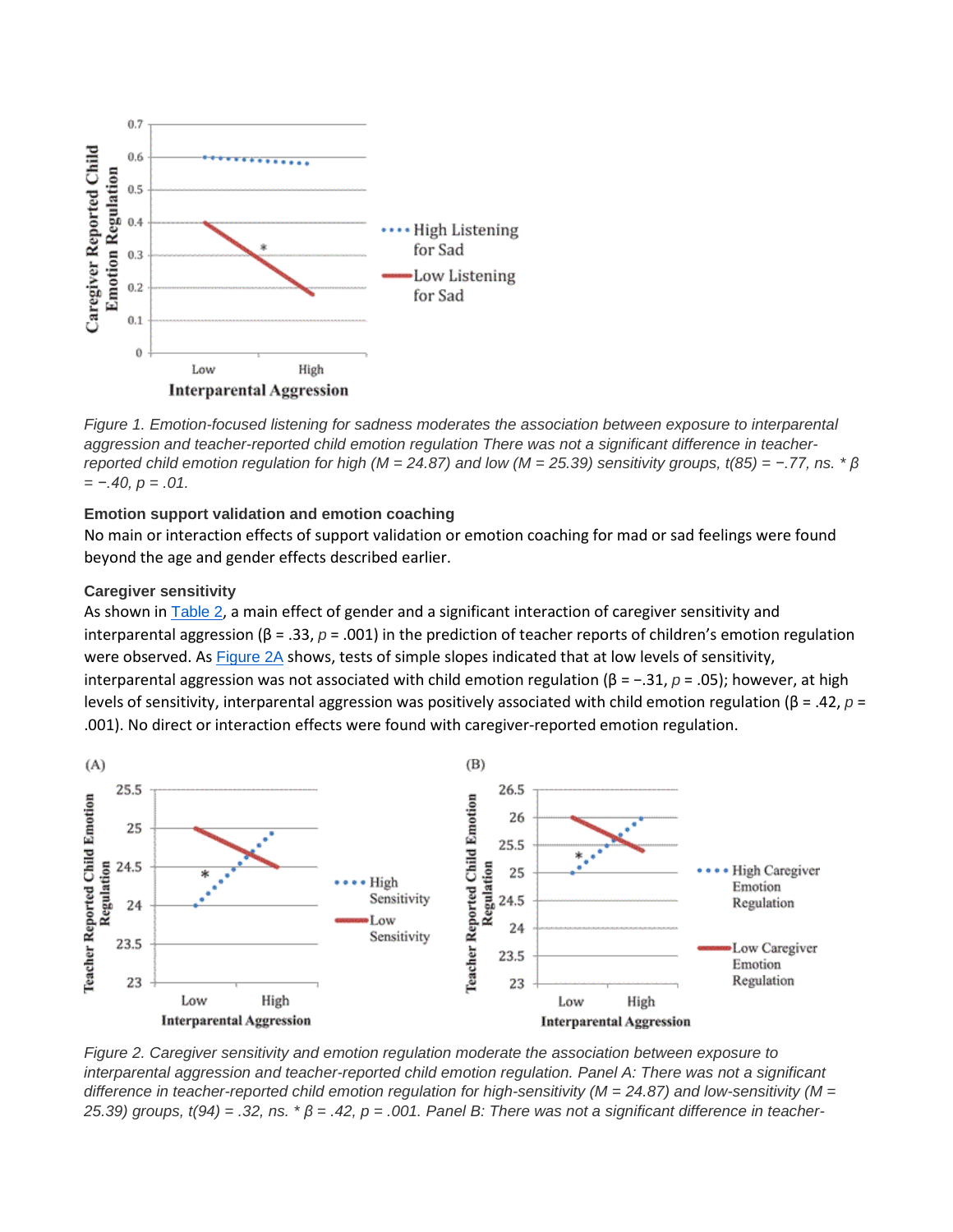reported child emotion regulation for high ( $M = 24.32$ ) and low ( $M = 26.08$ ) caregiver emotion regulation groups, *t(102) = 1.11, ns. \* β = .25, p = .04.*

#### **Caregiver emotion regulation**

Along with age and interparental aggression, main effects of caregiver emotion regulation were found in the hierarchical regression analysis predicting children's emotion regulation as reported by their caregivers (β = .38, *p* = .001). Further, and as seen in [Table](https://0-web-b-ebscohost-com.libus.csd.mu.edu/ehost/detail/detail?vid=2&sid=a29294ee-f00b-43a6-801d-a7c51c710a13%40pdc-v-sessmgr04&bdata=JnNpdGU9ZWhvc3QtbGl2ZQ%3d%3d#tbl2) 2, main effects of gender and a significant interaction of caregiver emotion regulation and exposure to interparental aggression (β = .24, *p* = .04) were observed in the prediction of children's emotion regulation as reported by teachers. A test of simple slopes revealed that at low levels of caregiver emotion regulation, interparental aggression was not associated with child emotion regulation (β = −.21, *p* = .23), but at high levels of caregiver emotion regulation, interparental aggression was positively associated with child emotion regulation (β = .25, *p* = .04). This interaction is depicted in [Figure](https://0-web-b-ebscohost-com.libus.csd.mu.edu/ehost/detail/detail?vid=2&sid=a29294ee-f00b-43a6-801d-a7c51c710a13%40pdc-v-sessmgr04&bdata=JnNpdGU9ZWhvc3QtbGl2ZQ%3d%3d#fig2) 2b.

## [Discussion](https://0-web-b-ebscohost-com.libus.csd.mu.edu/ehost/detail/detail?vid=2&sid=a29294ee-f00b-43a6-801d-a7c51c710a13%40pdc-v-sessmgr04&bdata=JnNpdGU9ZWhvc3QtbGl2ZQ%3d%3d#toc)

The primary goal of this study was to identify specific caregiver behaviors associated with emotion regulation in preschool children who are at higher risk for dysregulation and maladjustment. Much of the research on this topic has focused on either maladaptive outcomes associated with violence or emotion socialization in middleclass, Caucasian samples. The current results bridge these literatures and provide evidence that there are specific caregiver behaviors related to adaptive emotion regulation in at-risk preschoolers from predominantly African American families. Greater interparental aggression was associated with poorer emotion regulation in both caregivers and children, but caregivers who reported better emotion regulation also reported that their children exhibited more adaptive emotion regulation; further, three caregiver behaviors (emotion-focused listening, emotion regulation, and sensitivity) moderated the association between interparental aggression and emotion regulation for children. These findings have important implications for understanding resilience in young children.

## Emotion-Focused Listening

Active, emotion-focused listening was the most frequent form of emotion socialization observed during the emotion discussion. This may indicate that listening is a skill practiced in general conversation and therefore comes more naturally when talking about emotions, compared to emotion coaching and emotion support validation, which are less likely to be practiced outside of emotion talk. Indeed, emotion coaching and emotional support validation occurred infrequently and were not related to children's emotion regulation. Emotionfocused listening had a buffering effect on the association between interparental aggression and children's emotion regulation. When caregivers showed low levels of engaged, active listening to children's expression of sad feelings, interparental aggression was negatively related to a child's emotion management at home, but when caregivers demonstrated high levels of active listening to their children's expression of sadness, exposure to interparental aggression was not related to children's emotion regulation. This suggests that caregivers' listening supportively to their child's sad feelings is a protective factor for at-risk preschoolers and also suggests that emotion socialization strategies may relate to children's regulation differently depending on the context and on the emotion that children express. Children exposed to interparental aggression may experience high levels of sadness, and when caregivers encourage their expression of sadness by listening actively, which includes reflection and paraphrasing, they may become more adept at recognizing, labeling, and managing those feelings. Further, feeling heard by their caregivers can increase children's own acceptance of sadness and decrease emotional avoidance, as well as teach children to seek out supportive others when they feel down. Children are more likely to express sadness, compared to anger, when they want support (Zeman, & [Shipman,](https://0-web-b-ebscohost-com.libus.csd.mu.edu/ehost/detail/detail?vid=2&sid=a29294ee-f00b-43a6-801d-a7c51c710a13%40pdc-v-sessmgr04&bdata=JnNpdGU9ZWhvc3QtbGl2ZQ%3d%3d#c56) [1996](https://0-web-b-ebscohost-com.libus.csd.mu.edu/ehost/detail/detail?vid=2&sid=a29294ee-f00b-43a6-801d-a7c51c710a13%40pdc-v-sessmgr04&bdata=JnNpdGU9ZWhvc3QtbGl2ZQ%3d%3d#c56)), and therefore receiving support in the context of sad, compared to mad, feelings may be particularly important for emotional growth and regulation. Reaching out to others to talk about sad feelings may be a skill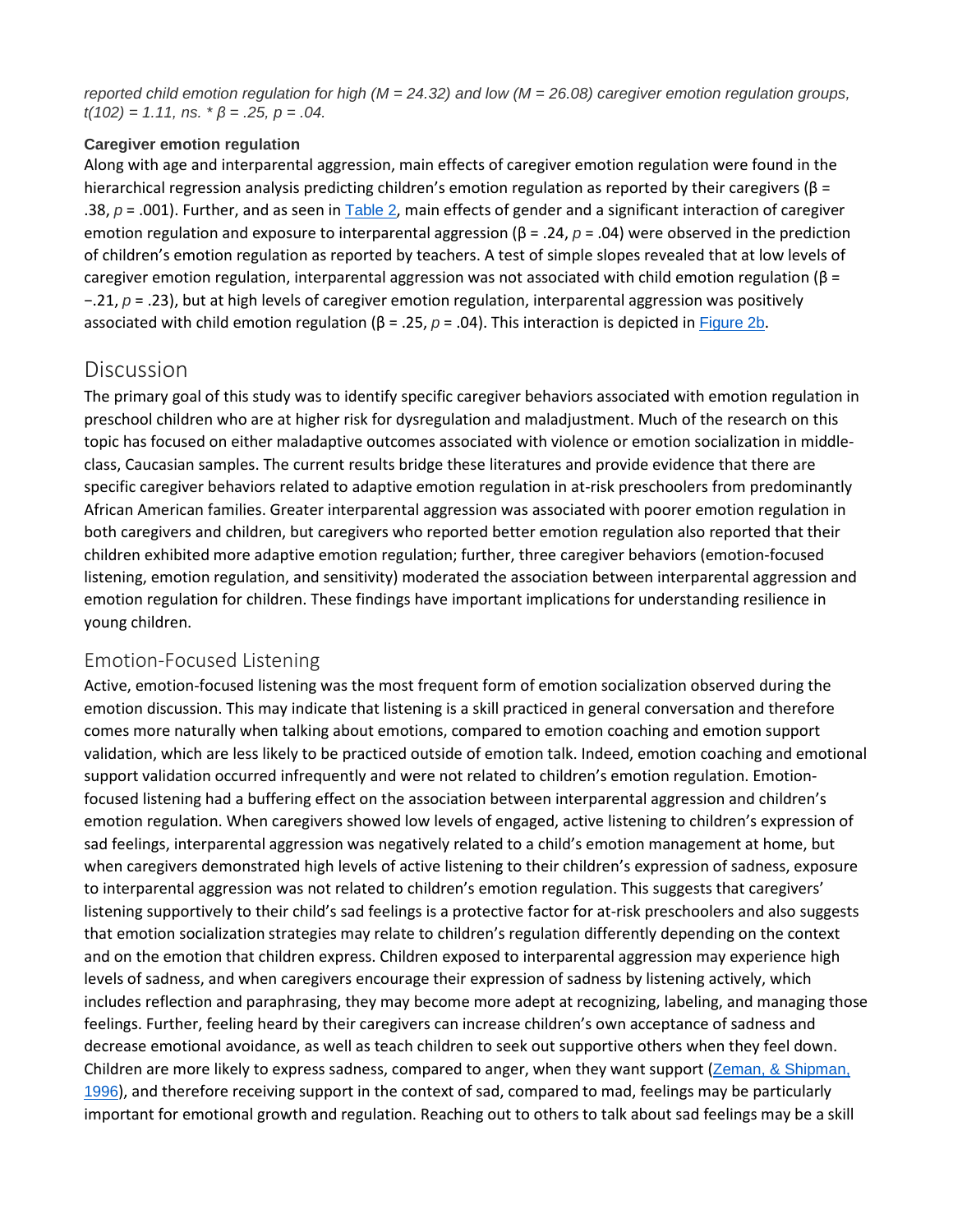that children use more at home and would be perceived as more adaptive in the home setting, compared to the school setting.

#### Sensitivity

When caregivers were rated as highly sensitive to their children during the free-play interaction (i.e., positive, genuine, and accurate in reading emotional cues; [Biringen](https://0-web-b-ebscohost-com.libus.csd.mu.edu/ehost/detail/detail?vid=2&sid=a29294ee-f00b-43a6-801d-a7c51c710a13%40pdc-v-sessmgr04&bdata=JnNpdGU9ZWhvc3QtbGl2ZQ%3d%3d#c7) et al., 2014), children's exposure to interparental aggression was positively related to teacher reports of the children's emotion regulation. This finding suggests that children who are at risk for disrupted emotional development can demonstrate normative regulatory abilities when their caregivers respond sensitively to their emotional needs. The results extend Alink, [Cicchetti,](https://0-web-b-ebscohost-com.libus.csd.mu.edu/ehost/detail/detail?vid=2&sid=a29294ee-f00b-43a6-801d-a7c51c710a13%40pdc-v-sessmgr04&bdata=JnNpdGU9ZWhvc3QtbGl2ZQ%3d%3d#c2) Kim, and [Rogosch's](https://0-web-b-ebscohost-com.libus.csd.mu.edu/ehost/detail/detail?vid=2&sid=a29294ee-f00b-43a6-801d-a7c51c710a13%40pdc-v-sessmgr04&bdata=JnNpdGU9ZWhvc3QtbGl2ZQ%3d%3d#c2) (2009) report that maltreated children who were securely attached had a lower risk for deficits in emotion regulation. This type of moderation is consistent with what Luthar, [Cicchetti,](https://0-web-b-ebscohost-com.libus.csd.mu.edu/ehost/detail/detail?vid=2&sid=a29294ee-f00b-43a6-801d-a7c51c710a13%40pdc-v-sessmgr04&bdata=JnNpdGU9ZWhvc3QtbGl2ZQ%3d%3d#c39) and Becker [\(2000\)](https://0-web-b-ebscohost-com.libus.csd.mu.edu/ehost/detail/detail?vid=2&sid=a29294ee-f00b-43a6-801d-a7c51c710a13%40pdc-v-sessmgr04&bdata=JnNpdGU9ZWhvc3QtbGl2ZQ%3d%3d#c39) termed a *protective-enhancing* effect: Children who have witnessed interparental aggression may have experienced and expressed more extreme emotions, providing more opportunities for caregiver intervention, and when a caregiver was sensitive to their distress, children were then able to develop a more flexible and adaptive style of emotion regulation ([Cassidy,](https://0-web-b-ebscohost-com.libus.csd.mu.edu/ehost/detail/detail?vid=2&sid=a29294ee-f00b-43a6-801d-a7c51c710a13%40pdc-v-sessmgr04&bdata=JnNpdGU9ZWhvc3QtbGl2ZQ%3d%3d#c13) 1994). Children's ability to develop a flexible and varied set of emotion regulation skills may be more notable and appreciated in a school setting with many demands, compared to a home setting.

## Caregiver Emotion Regulation

Consistent with previous research (e.g., Katz et al., [2007](https://0-web-b-ebscohost-com.libus.csd.mu.edu/ehost/detail/detail?vid=2&sid=a29294ee-f00b-43a6-801d-a7c51c710a13%40pdc-v-sessmgr04&bdata=JnNpdGU9ZWhvc3QtbGl2ZQ%3d%3d#c30)), interparental aggression was negatively associated with caregivers' reports of emotion regulation for both themselves and their children; however, interparental aggression was positively related to teacher reports of children's emotion regulation when caregivers' emotion regulation was high. This finding is similar to the interaction between caregiver sensitivity and children's emotion regulation and suggests that for children exposed to aggression, having a well-regulated caregiver acts as a protective enhancer for their emotional development. Prior research has indicated that some mothers exposed to intimate partner violence can maintain high levels of supportive parenting (e.g., [Levendosky](https://0-web-b-ebscohost-com.libus.csd.mu.edu/ehost/detail/detail?vid=2&sid=a29294ee-f00b-43a6-801d-a7c51c710a13%40pdc-v-sessmgr04&bdata=JnNpdGU9ZWhvc3QtbGl2ZQ%3d%3d#c37) et al., [2003](https://0-web-b-ebscohost-com.libus.csd.mu.edu/ehost/detail/detail?vid=2&sid=a29294ee-f00b-43a6-801d-a7c51c710a13%40pdc-v-sessmgr04&bdata=JnNpdGU9ZWhvc3QtbGl2ZQ%3d%3d#c37); [Sullivan](https://0-web-b-ebscohost-com.libus.csd.mu.edu/ehost/detail/detail?vid=2&sid=a29294ee-f00b-43a6-801d-a7c51c710a13%40pdc-v-sessmgr04&bdata=JnNpdGU9ZWhvc3QtbGl2ZQ%3d%3d#c52) et al., 2000), and the present findings suggest that when caregivers are well regulated, they may be better able to focus on their children's emotional expressions and to help them learn to manage unpleasant emotions. Caregiver emotion regulation was the only socialization strategy that was associated with children's emotion regulation at home and at school, suggesting that socialization strategies may relate differently to different components of emotion regulation that are more or less adaptive in different settings, in the context of interparental aggression.

## Clinical Implications

Despite inconsistencies in the literature regarding the relationship between intimate partner violence, parenting, and child functioning, the current results indicate that certain parenting behaviors previously established in the emotion socialization literature are positively related to emotion regulation for at-risk youth and may be important to include in prevention and intervention programs for young children exposed to interparental aggression. Given that the preschool period represents an important time for caregivers to act as socializing agents in their children's emotional development, the current findings suggest several positive ways that caregivers can promote healthy emotion regulation for their at-risk children. Specifically, when caregivers demonstrate active listening, which includes reflecting, paraphrasing, and asking open-ended questions during conversations about sadness, children demonstrate better regulatory abilities even when they have been exposed to high levels of interparental aggression. Second, caregivers who are able to appropriately manage their own emotions provide models of healthy emotion regulation and are better able to respond sensitively to their children's distress. Even if children observe conflict between parents, which can model emotional and behavioral dysregulation, parents can still promote healthy emotional development in their children by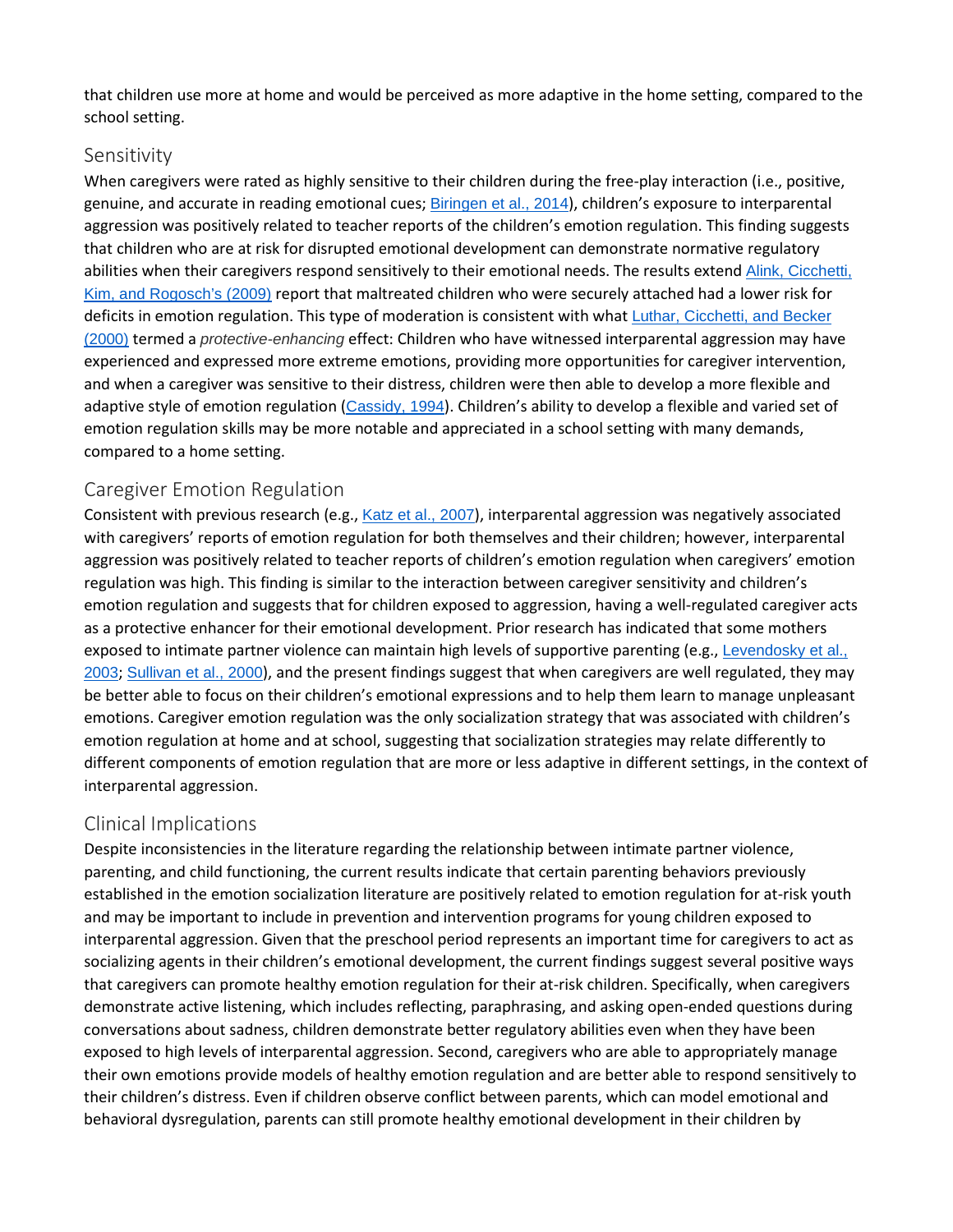demonstrating high levels of regulation in other contexts. Finally, caregivers' ability to be emotionally sensitive, which in this study was represented by positive and genuine affect, congruence between verbal and nonverbal communication, and the ability to "read" and respond to child cues, also may support children's emotion regulation, particularly when they are exposed to interparental aggression. Encouraging and teaching caregivers how to be sensitive and responsive to their child's emotional needs may increase the effectiveness of parenting interventions, especially for families marked by higher levels of partner aggression.

## Research Implications

The results suggest several important implications for future research. First, the findings underscore the potential for parenting behaviors to foster healthy emotional development for at-risk children, rather than to simply reduce problem behaviors, and support the value of further investigating other parenting behaviors that could promote resilience. It would also be beneficial to explore whether the associations between interparental aggression and parenting depend on the frequency and severity of the aggression experienced. Second, observational assessments and multiple informants helped reduce the limitations inherent in having a single informant report on all variables and supports the utility of using a multimodal, multi-informant design to study the role caregivers play in the development of young children's emotion regulation. Caregiver and teacher discrepancies and similarities in reports of children's emotion regulation also have implications for future research; teachers often report different behavioral observations than do parents, such as higher inattentive symptoms compared to hyperactive−impulsive symptoms of attention-deficit/hyperactivity disorder ([Wolraich](https://0-web-b-ebscohost-com.libus.csd.mu.edu/ehost/detail/detail?vid=2&sid=a29294ee-f00b-43a6-801d-a7c51c710a13%40pdc-v-sessmgr04&bdata=JnNpdGU9ZWhvc3QtbGl2ZQ%3d%3d#c61) et al., [2014](https://0-web-b-ebscohost-com.libus.csd.mu.edu/ehost/detail/detail?vid=2&sid=a29294ee-f00b-43a6-801d-a7c51c710a13%40pdc-v-sessmgr04&bdata=JnNpdGU9ZWhvc3QtbGl2ZQ%3d%3d#c61)). Given the different demands across environments, utilizing observational assessments of children's regulation in both the home and school setting would help further determine how their regulation might differ across contexts. Third, although the PCEIT has been used largely with children in middle childhood, the current study demonstrated that this measure can be used reliably with a preschool-age sample. Fourth, this study's focus on a minority sample expands on knowledge of emotion socialization, which has been primarily based on Caucasian samples; however, to fully understand the role culture plays in the development of emotion regulation, further research is needed with diverse samples. Finally, finding significant results with caregivers' responses to sad but not mad emotions, despite the high correlation between the two behaviors (*r* = .59), indicates that further exploration is needed to better understand socialization of distinct emotions.

## Limitations

Although results of the current study contribute to the understanding of the development of emotion regulation in young children exposed to interparental aggression, several limitations should be noted. First, the crosssectional design does not provide information about the causal direction of the associations among interparental aggression, parenting, and child emotion regulation. This study was also limited by an overrepresentation of mothers in the sample. Further, associations between caregiver reports of both their own and their child's functioning may be limited by method variance; however, this concern was mitigated to a degree by finding moderation effects with observed and self-report data and with caregiver- and teacherreported emotion regulation. Finally, participants in this study were all economically disadvantaged (i.e., based on their participation in Head Start), and were predominantly African American. Investigation of how emotion regulation is socialized for this minority group is an important contribution to a body of literature that has sought to understand emotion regulation from largely middle-class, Caucasian samples; however, the study's results may not extend to other racial, ethnic, or socioeconomic groups.

## Conclusion

The current results enhance the field's understanding of the development of emotion regulation for at-risk preschool-age children and have notable research and clinical implications. Although much of the research on parenting in the context of violence has indicated that intimate partner violence undermines parenting ([Fosco](https://0-web-b-ebscohost-com.libus.csd.mu.edu/ehost/detail/detail?vid=2&sid=a29294ee-f00b-43a6-801d-a7c51c710a13%40pdc-v-sessmgr04&bdata=JnNpdGU9ZWhvc3QtbGl2ZQ%3d%3d#c21) &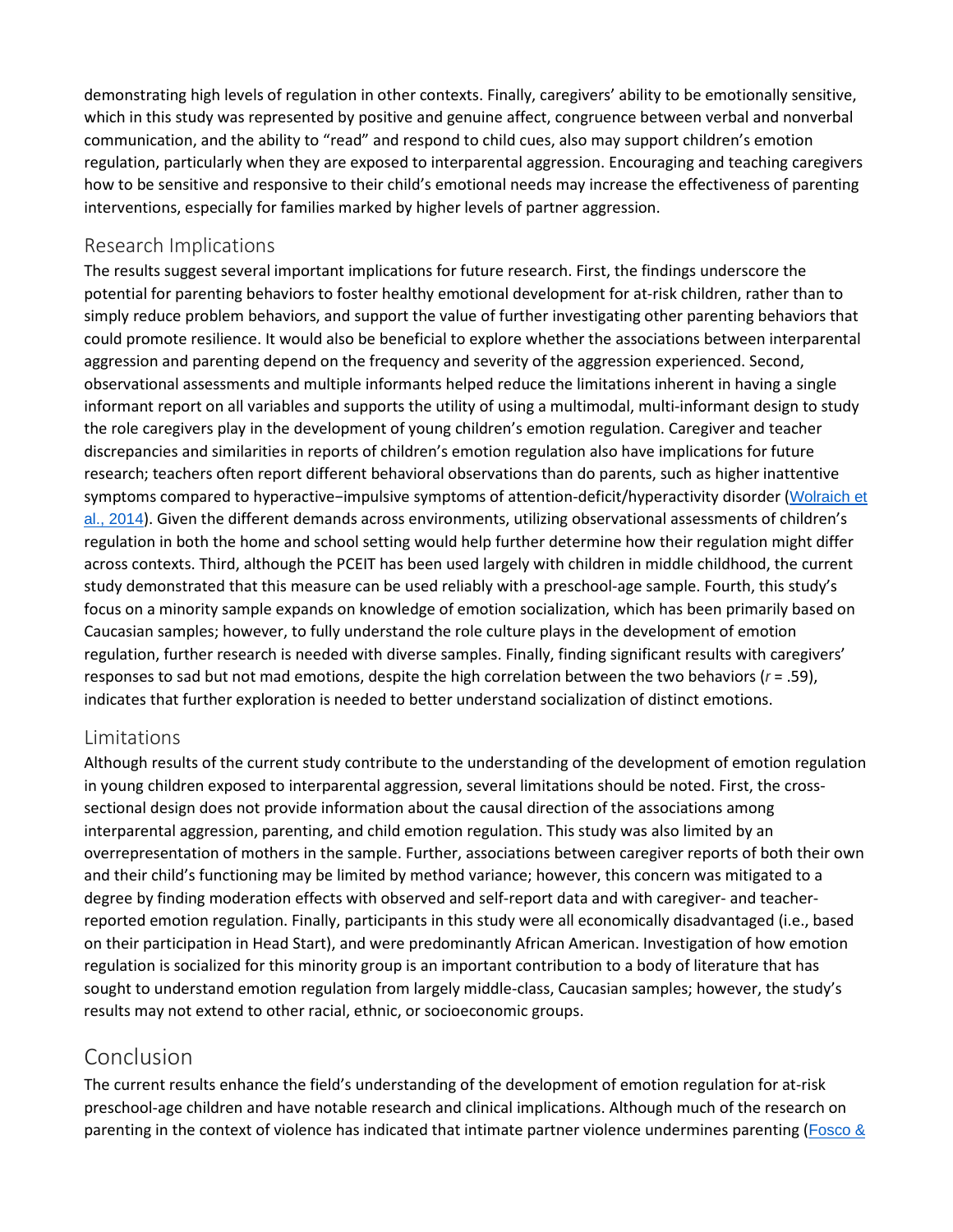[Grych,](https://0-web-b-ebscohost-com.libus.csd.mu.edu/ehost/detail/detail?vid=2&sid=a29294ee-f00b-43a6-801d-a7c51c710a13%40pdc-v-sessmgr04&bdata=JnNpdGU9ZWhvc3QtbGl2ZQ%3d%3d#c21) 2013), the present results are consistent with those of several studies showing it does not inevitably do so ([Levendosky](https://0-web-b-ebscohost-com.libus.csd.mu.edu/ehost/detail/detail?vid=2&sid=a29294ee-f00b-43a6-801d-a7c51c710a13%40pdc-v-sessmgr04&bdata=JnNpdGU9ZWhvc3QtbGl2ZQ%3d%3d#c37) et al., 2003; [Sullivan](https://0-web-b-ebscohost-com.libus.csd.mu.edu/ehost/detail/detail?vid=2&sid=a29294ee-f00b-43a6-801d-a7c51c710a13%40pdc-v-sessmgr04&bdata=JnNpdGU9ZWhvc3QtbGl2ZQ%3d%3d#c52) et al., 2000). The findings suggest that caregivers have valuable skills at their disposal to help their at-risk children learn how to manage emotions. Specifically, they indicate that children exposed to interparental aggression can develop healthy skills in emotion regulation when their caregivers model high levels of regulation, listen inquisitively to their sad feelings, and are sensitive to their emotional needs. The data thus contribute to research emphasizing the importance of studying resilience in children and families exposed to violence.

## [References](https://0-web-b-ebscohost-com.libus.csd.mu.edu/ehost/detail/detail?vid=2&sid=a29294ee-f00b-43a6-801d-a7c51c710a13%40pdc-v-sessmgr04&bdata=JnNpdGU9ZWhvc3QtbGl2ZQ%3d%3d#toc)

- Aiken, L. S., & West, S. G. (1991). *Multiple regression: Testing and interpreting interactions*. Thousand Oaks, CA: Sage.
- Alink, L. R., Cicchetti, D., Kim, J., & Rogosch, F. A. (2009). Mediating and moderating processes in the relation between maltreatment and psychopathology: Mother-child relationship quality and emotion regulation. *Journal of Abnormal Child Psychology*, *37*, 831–843. 10.1007/s10802-009-9314-4
- Bariola, E., Gullone, E., & Hughes, E. K. (2011). Child and adolescent emotion regulation: The role of parental emotion regulation and expression. *Clinical Child and Family Psychology Review*, *14*, 198–212. 10.1007/s10567-011-0092-5
- Basile, K. C., Arias, I., Desai, S., & Thompson, M. P. (2004). The differential association of intimate partner physical, sexual, psychological, and stalking violence and posttraumatic stress symptoms in a nationally representative sample of women. *Journal of Traumatic Stress*, *17*, 413–421. 10.1023/B:JOTS.0000048954.50232.d8
- Binion, G., & Zalewski, M. (2017). Maternal emotion dysregulation and the functional organization of preschoolers' emotional expressions and regulatory behaviors. *Emotion*. Advance online publication. 10.1037/emo0000319
- Biringen, Z. (2008). *The Emotional Availability (EA) scales* (4th ed.). Retrieved from [www.emotionalavailability.com](http://www.emotionalavailability.com/)
- Biringen, Z., Derscheid, D., Vliegen, N., Closson, L., & Easterbrooks, M. A. (2014). Emotional availability (EA): Theoretical background, empirical research using the EA Scales, and clinical applications. *Developmental Review*, *34*, 114–167. 10.1016/j.dr.2014.01.002
- Bridges, L. J., Denham, S. A., & Ganiban, J. M. (2004). Definitional issues in emotion regulation research. *Child Development*, *75*, 340–345. 10.1111/j.1467-8624.2004.00675.x
- Brophy-Herb, H. E., Stansbury, K., Bocknek, E., & Horodynski, M. A. (2012). Modeling maternal emotion-related socialization behaviors in a low-income sample: Relations with toddlers' self-regulation. *Early Childhood Research Quarterly*, *27*, 352–364. 10.1016/j.ecresq.2011.11.005
- Calkins, S., & Hill, A. (2007). Caregiver influences on emerging emotion regulation. In J. J.Gross (Ed.), *Handbook of emotion regulation* (pp. 229–248). New York, NY: Guilford Press.
- Carlson, S. M. (2005). Developmentally sensitive measures of executive function in preschool children. *Developmental Neuropsychology*, *28*, 595–616. 10.1207/s15326942dn2802\_3
- Carpenter, G. L., & Stacks, A. M. (2009). Developmental effects of exposure to intimate partner violence in early childhood: A review of the literature. *Children and Youth Services Review*, *31*, 831–839. 10.1016/j.childyouth.2009.03.005
- Cassidy, J. (1994). Emotion regulation: Influences of attachment relationships. *Monographs of the Society for Research in Child Development*, *59*, 228–249. 10.2307/1166148
- Denham, S. A. (1993). Maternal emotional responsiveness and toddlers' social-emotional competence. *Journal of Child Psychology and Psychiatry*, *34*, 715–728. 10.1111/j.1469-7610.1993.tb01066.x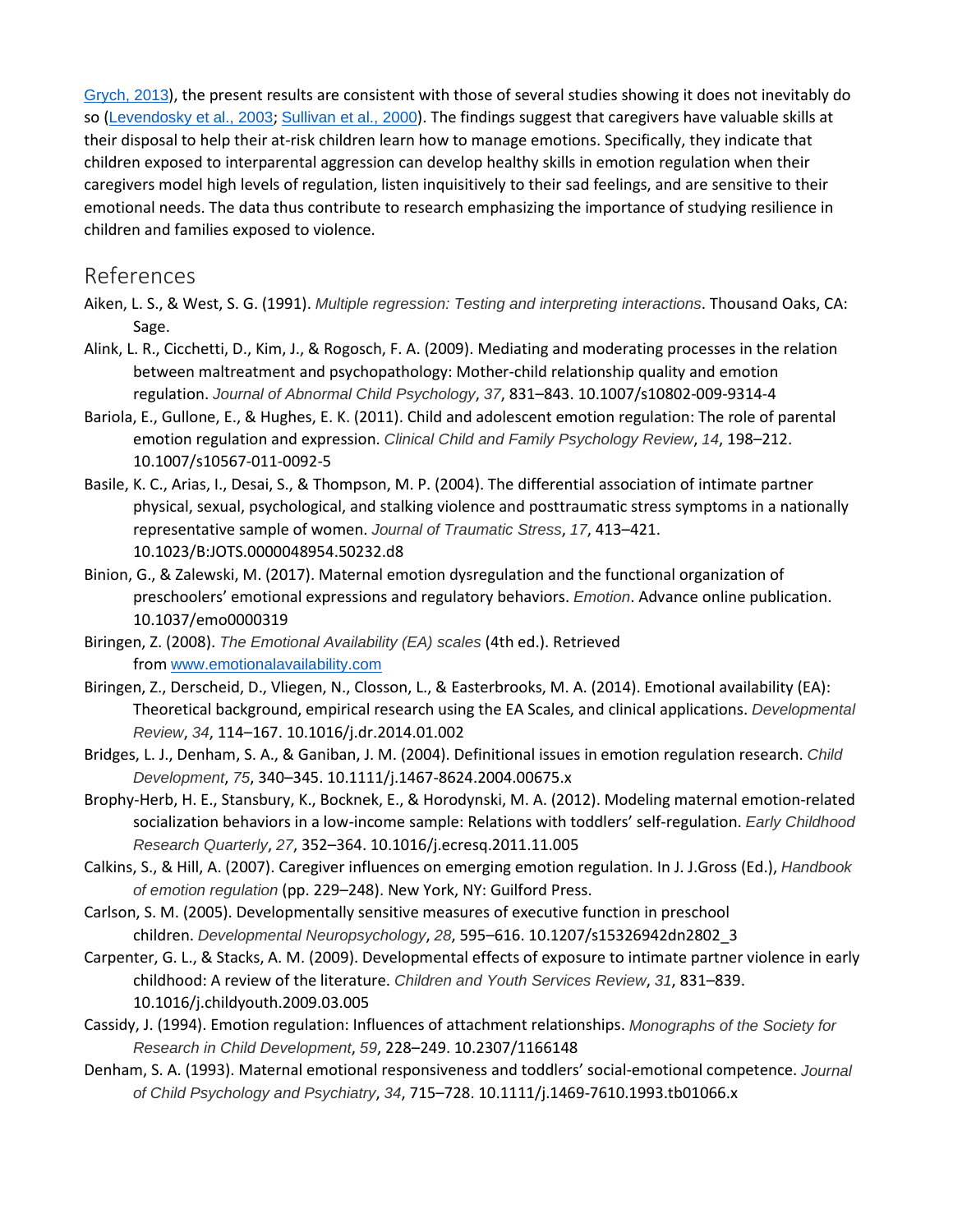- Denham, S. A., Blair, K. A., DeMulder, E., Levitas, J., Sawyer, K., Auerbach-Major, S., & Queenan, P. (2003). Preschool emotional competence: Pathway to social competence?*Child Development*, *74*, 238–256. 10.1111/1467-8624.00533
- Dunn, J., Bretherton, I., & Munn, P. (1987). Conversations about feeling states between mothers and their young children. *Developmental Psychology*, *23*, 132–139. 10.1037/0012-1649.23.1.132
- Eisenberg, N., Cumberland, A., & Spinrad, T. L. (1998). Parental socialization of emotion. *Psychological Inquiry*, *9*, 241–273. 10.1207/s15327965pli0904\_1
- Enders, C. K. (2013). Dealing with missing data in developmental research. *Child Development Perspectives*, *7*, 27–31. 10.1111/cdep.12008
- Epstein, M. H., & Synhorst, L. (2008). Preschool Behavioral and Emotional Rating Scale (PreBERS): Test-retest reliability and inter-rater reliability. *Journal of Child and Family Studies*, *17*, 853–862. 10.1007/s10826- 008-9194-1
- Fosco, G. M., & Grych, J. H. (2013). Capturing the family context of emotion regulation: A family systems model comparison approach. *Journal of Family Issues*, *34*, 557–578. 10.1177/0192513X12445889
- Gottman, J. M., Katz, L. F., & Hooven, C. (1997). *Meta-emotion: How families communicate emotionally*. Mahwah, NJ: Erlbaum.
- Graham-Bermann, S. A., & Seng, J. (2005). Violence exposure and traumatic stress symptoms as additional predictors of health problems in high-risk children. *Journal of Pediatrics*, *146*, 349–354. 10.1016/j.jpeds.2004.10.065
- Gratz, K. L., & Roemer, L. (2004). Multidimensional assessment of emotion regulation and dysregulation: Development, factor structure, and initial validation of the difficulties in Emotion Regulation Scale. *Journal of Psychopathology and Behavioral Assessment*, *26*, 41–54. 10.1023/B:JOBA.0000007455.08539.94
- Graziano, P. A., Reavis, R. D., Keane, S. P., & Calkins, S. D. (2007). The role of emotion regulation in children's early academic success. *Journal of School Psychology*, *45*, 3–19. 10.1016/j.jsp.2006.09.002
- Haskett, M. E., Nears, K., Sabourin Ward, C., & McPherson, A. V. (2006). Diversity in adjustment of maltreated children: Factors associated with resilient functioning. *Clinical Psychology Review*, *26*, 796–812. 10.1016/j.cpr.2006.03.005
- Hill, A. L., Degnan, K. A., Calkins, S. D., & Keane, S. P. (2006). Profiles of externalizing behavior problems for boys and girls across preschool: The roles of emotion regulation and inattention. *Developmental Psychology*, *42*, 913–928. 10.1037/0012-1649.42.5.913
- Hinshaw, S. P., Han, S. S., Erhardt, D., & Huber, A. (1992). Internalizing and externalizing behavior problems in preschool children: Correspondence among parent and teacher ratings and behavior observations. *Journal of Clinical Child Psychology*, *21*, 143–150. 10.1207/s15374424jccp2102\_6
- Katz, L. F., & Gottman, J. M. (1997). Buffering children from marital conflict and dissolution. *Journal of Clinical Child Psychology*, *26*, 157–171. 10.1207/s15374424jccp2602\_4
- Katz, L. F., Hessler, D. M., & Annest, A. (2007). Domestic violence, emotional competence, and child adjustment. *Social Development*, *16*, 513–538. 10.1111/j.1467-9507.2007.00401.x
- Katz, L. F., & Windecker-Nelson, B. (2006). Domestic violence, emotion coaching, and child adjustment. *Journal of Family Psychology*, *20*, 56–67. 10.1037/0893-3200.20.1.56
- Kitzmann, K. M. (2000). Effects of marital conflict on subsequent triadic family interactions and parenting. *Developmental Psychology*, *36*, 3–13. 10.1037/0012-1649.36.1.3
- Kopp, C. B. (1989). Regulation of distress and negative emotions: A developmental view. *Developmental Psychology*, *25*, 343–354. 10.1037/0012-1649.25.3.343
- Koss, K. J., George, M. R., Bergman, K. N., Cummings, E. M., Davies, P. T., & Cicchetti, D. (2011). Understanding children's emotional processes and behavioral strategies in the context of marital conflict. *Journal of Experimental Child Psychology*, *109*, 336–352. 10.1016/j.jecp.2011.02.007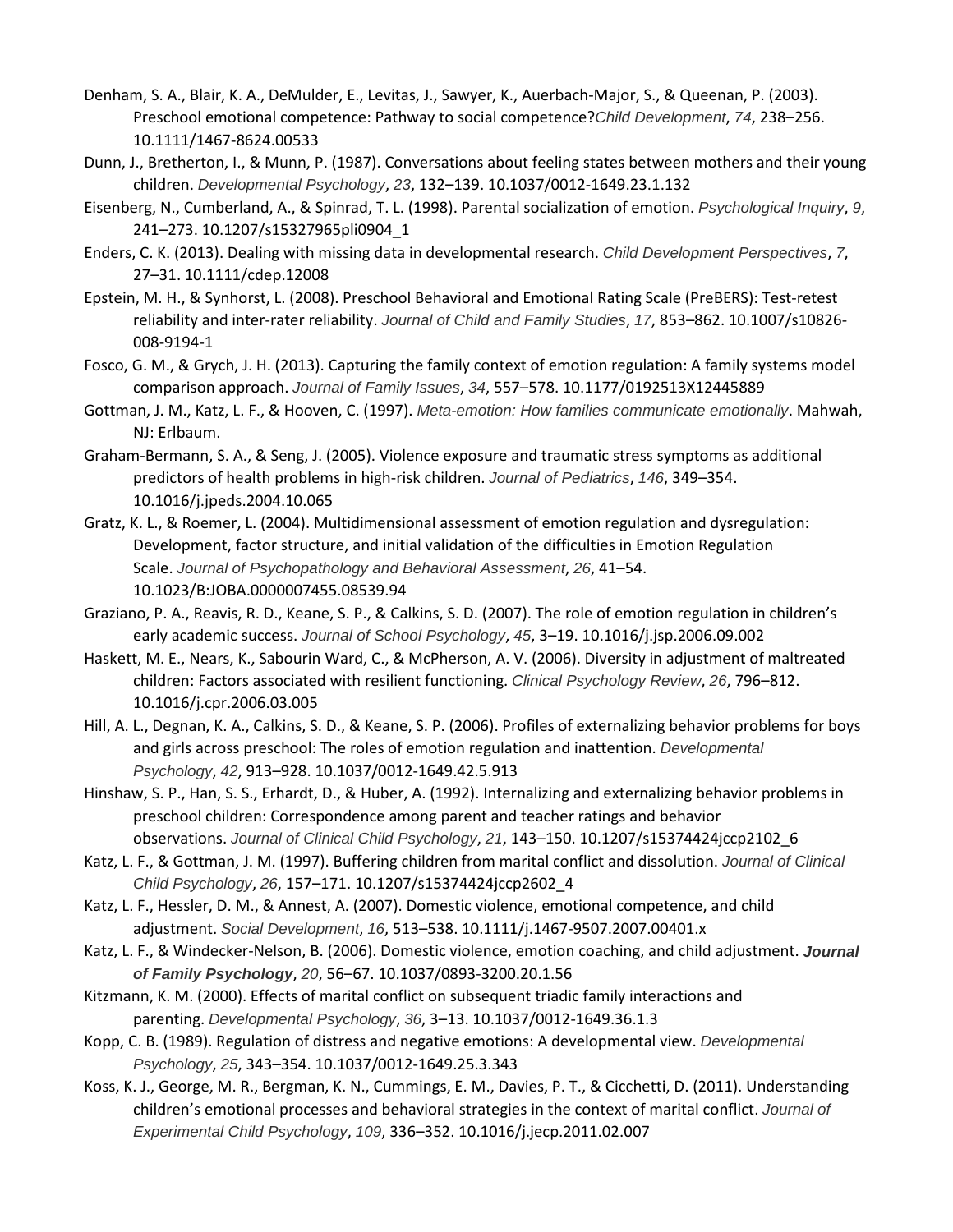- Lehman, E. B., Steier, A. J., Guidash, K. M., & Wanna, S. Y. (2002). Predictors of compliance in toddlers: Child temperament, maternal personality, and emotional availability. *Early Child Development and Care*, *172*, 301–310. 10.1080/03004430212124
- Levendosky, A. A., Huth-Bocks, A. C., Shapiro, D. L., & Semel, M. A. (2003). The impact of domestic violence on the maternal-child relationship and preschool-age children's functioning. *Journal of Family Psychology*, *17*, 275–287. 10.1037/0893-3200.17.3.275
- Levendosky, A. A., Lannert, B., & Yalch, M. (2012). The effects of intimate partner violence on women and child survivors: An attachment perspective. *Psychodynamic Psychiatry*, *40*, 397–433. 10.1521/pdps.2012.40.3.397
- Luthar, S. S., Cicchetti, D., & Becker, B. (2000). The construct of resilience: A critical evaluation and guidelines for future work. *Child Development*, *71*, 543–562. 10.1111/1467-8624.00164
- McDonald, R., Jouriles, E. N., Ramisetty-Mikler, S., Caetano, R., & Green, C. E. (2006). Estimating the number of American children living in partner-violent families. *Journal of Family Psychology*, *20*, 137–142. 10.1037/0893-3200.20.1.137
- McDonald, R., Jouriles, E. N., Rosenfield, D., & Leahy, M. M. (2012). Children's questions about interparent conflict and violence: What's a mother to say?*Journal of Family Psychology*, *26*, 95–104. 10.1037/a0026122
- McLoyd, V. C. (1998). Socioeconomic disadvantage and child development. *American Psychologist*, *53*, 185–204. 10.1037/0003-066X.53.2.185
- Morris, A. S., Criss, M. M., Silk, J. S., & Houltberg, B. J. (2017). The impact of parenting on emotion regulation during childhood and adolescence. *Child Development Perspectives*, *11*, 233–238. 10.1111/cdep.12238
- Morris, A. S., Robinson, L. R., & Eisenberg, N. (2006). Applying a multimethod perspective to the study of developmental psychology. In M.Eid & E.Diener (Eds.), *Handbook of multimethod measurement in psychology* (pp. 371–384). 10.1037/11383-025
- Morris, A. S., Silk, J. S., Steinberg, L., Myers, S. S., & Robinson, L. R. (2007). The role of the family context in the development of emotion regulation. *Social Development*, *16*, 361–388. 10.1111/j.1467- 9507.2007.00389.x
- Rogers, M. L., Halberstadt, A. G., Castro, V. L., MacCormack, J. K., & Garrett-Peters, P. (2016). Maternal emotion socialization differentially predicts third-grade children's emotion regulation and lability. *Emotion*, *16*, 280–291. 10.1037/emo0000142
- Shields, A., & Cicchetti, D. (1997). Emotion regulation among school-age children: The development and validation of a new criterion Q-sort scale. *Developmental Psychology*, *33*, 906–916. 10.1037/0012- 1649.33.6.906
- Shipman, K., Fitzgerald, M. M., & Torres, M. M. (2015). *The Parent-Child Validation/Invalidation Coding Scales* [Code book]. Unpublished instrument, Institute of Behavioral Science, University of Colorado, Boulder, Colorado.
- Shipman, K. L., Schneider, R., Fitzgerald, M. M., Sims, C., Swisher, L., & Edwards, A. (2007). Maternal emotion socialization in maltreating and non-maltreating families: Implications for children's emotion regulation. *Social Development*, *16*, 268–285. 10.1111/j.1467-9507.2007.00384.x
- Shipman, K. L., & Zeman, J. (1999). Emotional understanding: A comparison of physically maltreating and nonmaltreating mother-child dyads. *Journal of Clinical Child Psychology*, *28*, 407–417. 10.1207/S15374424jccp280313
- Skopp, N. A., McDonald, R., Jouriles, E. N., & Rosenfield, D. (2007). Partner aggression and children's externalizing problems: Maternal and partner warmth as protective factors. *Journal of Family Psychology*, *21*, 459–467. 10.1037/0893-3200.21.3.459
- Straus, M. A., & Douglas, E. M. (2004). A short form of the Revised Conflict Tactics Scales, and typologies for severity and mutuality. *Violence and Victims*, *19*, 507–520. 10.1891/vivi.19.5.507.63686